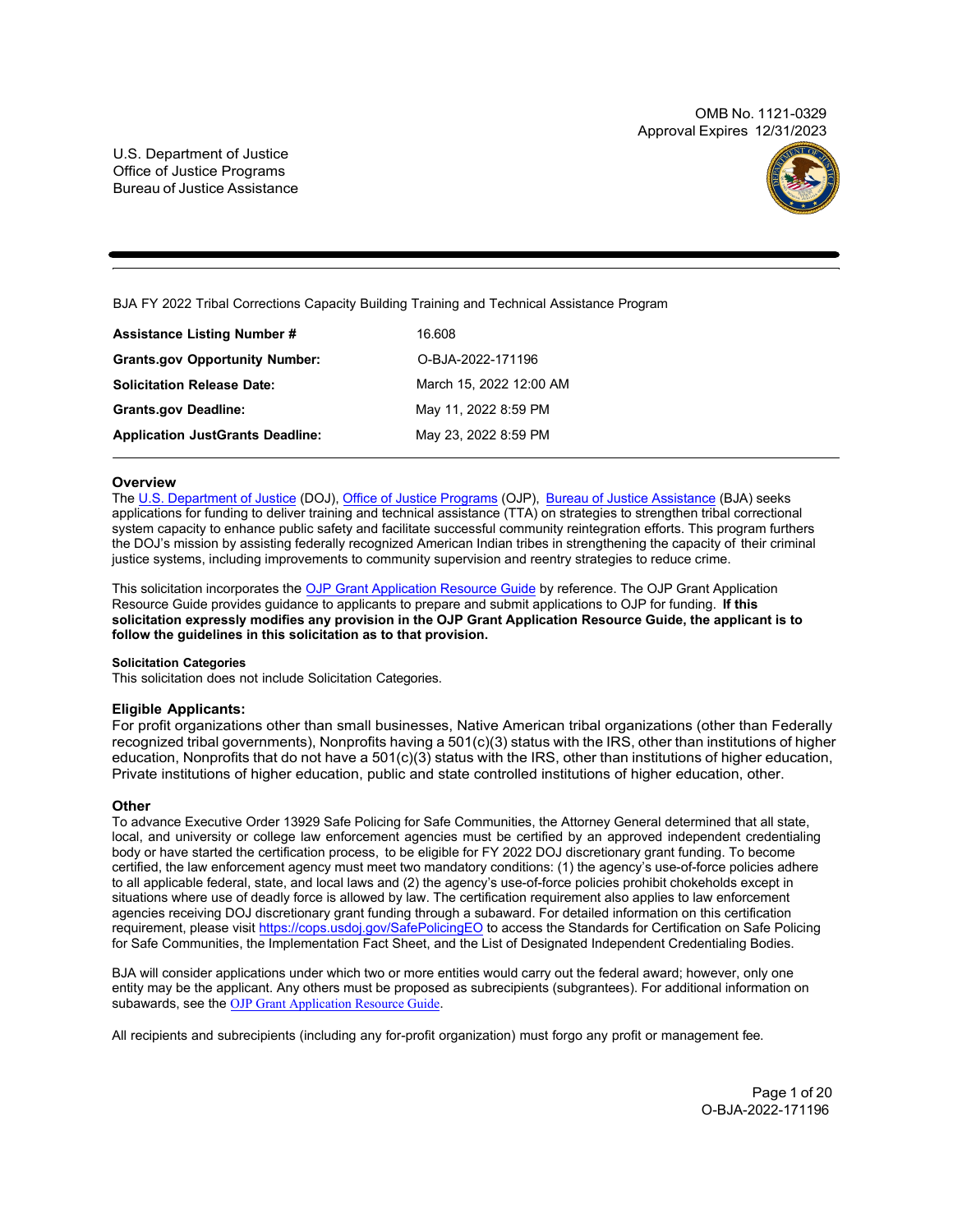# <span id="page-1-0"></span>**Contact Information**

For technical assistance with submitting the Application for Federal Assistance standard form (SF)-424 and a Disclosure of Lobbying Activities form (SF-LLL) in Grants.gov, contact the Grants.gov Customer Support Hotline at 800-518-4726, 606-545-5035, at [Grants.gov customer support](https://www.grants.gov/web/grants/support.html), or [support@grants.gov](mailto:support@grants.gov). The Grants.gov Support Hotline operates 24 hours a day, 7 days a week, except on federal holidays.

For technical assistance with submitting the **full application** in DOJ's Justice Grants System (JustGrants), contact the JustGrants Service Desk at <u>JustGrants.Support@usdoj.gov</u> or 833-872-5175. The JustGrants Service Desk operates 5 a.m. to 9 p.m. eastern time Monday–Friday and 9 a.m. to 5 p.m. Saturday, Sunday, and federal holidays.

For assistance with any other requirements of this solicitation, contact the OJP Response Center by telephone at 800-851-3420 or TTY: 301-240-6310 (hearing impaired only), or by email at [grants@ncjrs.gov](mailto:grants@ncjrs.gov). The OJP Response Center hours of operation are 10:00 a.m. to 6:00 p.m., eastern time Monday–Friday, and 10:00 a.m. to 8:00 p.m. on the solicitation closing date.

# **Submission Information**

Applications will be submitted to DOJ in two steps:

**Step 1:** Applicants must submit by the Grants.gov deadline the required Application for Federal Assistance standard form (SF)-424 and a Disclosure of Lobbying Activities (SF-LLL) form when they register in Grants.gov at [https://www.grants.gov/web/grants/register.html.](https://www.grants.gov/web/grants/register.html) To register in Grants.gov, applicants will need to obtain a Data Universal Numbering System (DUNS) and System for Award Management (SAM) registration or renewal. Beginning April 4, 2022, the Federal government will cease using the Data Universal Numbering System (DUNS) number to uniquely identify entities. At that point, entities doing business with the Federal government will use a Unique Entity Identifier (UEI) created in SAM.gov. If your entity is currently registered in SAM.gov, your UEI has already been assigned and is viewable in SAM.gov. This includes inactive registrations. For additional information, see th[e Unique Entity Identifier](https://www.gsa.gov/about-us/organization/federal-acquisition-service/office-of-systems-management/integrated-award-environment-iae/iae-systems-information-kit/unique-entity-identifier-update) [Update a](https://www.gsa.gov/about-us/organization/federal-acquisition-service/office-of-systems-management/integrated-award-environment-iae/iae-systems-information-kit/unique-entity-identifier-update)nd th[e OJP Grant Application Resource Guide.](https://www.ojp.gov/funding/apply/ojp-grant-application-resource-guide#unique-entity)

**Step 2:** Applicants must then submit the **full application,** including attachments, in JustGrants at [JustGrants.usdoj.gov.](https://justicegrants.usdoj.gov/) To be considered timely, the full application must be submitted in JustGrants by the JustGrants application deadline. OJP encourages applicants to review the "How to Apply" section in th[e OJP Grant Application Resource Guide](https://www.ojp.gov/funding/apply/ojp-grant-application-resource-guide#apply) and the [JustGrants website fo](https://justicegrants.usdoj.gov/news)r more information, resources, and training.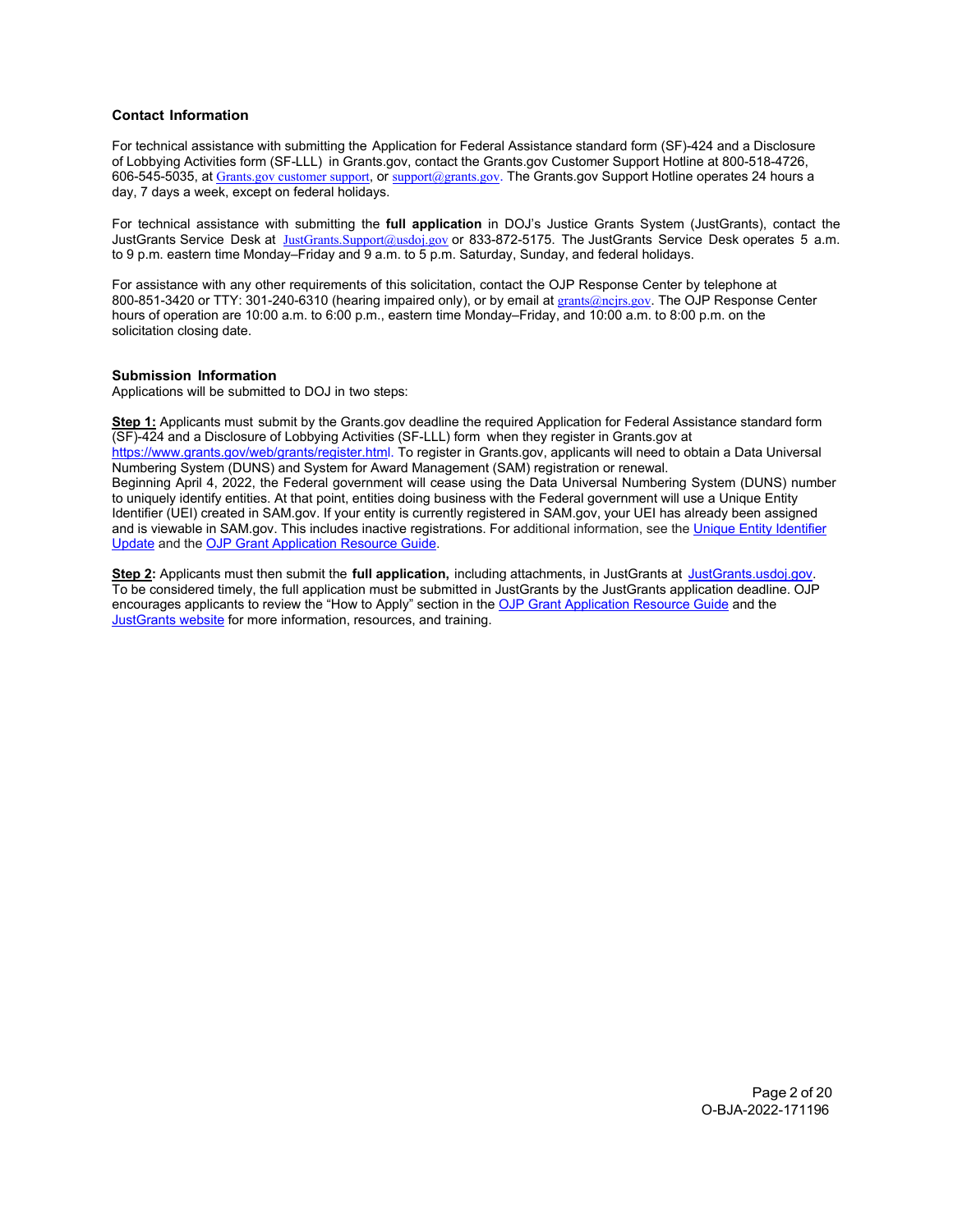# **Contents**

| Contact Information                                                                     | $\mathbf{2}$    |
|-----------------------------------------------------------------------------------------|-----------------|
| <b>Program Description</b>                                                              | 5               |
| Overview                                                                                | 5               |
| <b>Statutory Authority</b>                                                              | $5\phantom{.0}$ |
| Specific Information                                                                    | $5\phantom{.0}$ |
| Goals, Objectives, Deliverables, and Timeline                                           | 5               |
| Evidence-Based Programs or Practices                                                    | 6               |
| Information Regarding Potential Evaluation of Programs and Activities                   | $\overline{7}$  |
| <b>OJP Priority Areas</b>                                                               | $\overline{7}$  |
| <b>Federal Award Information</b>                                                        | 7               |
| Awards, Amounts and Durations                                                           | 8               |
| Continuation Funding Intent                                                             | 8               |
| Availability of Funds                                                                   | 8               |
| <b>Types of Awards</b>                                                                  | 8               |
| Financial Management and System of Internal Controls                                    | 8               |
| <b>Budget Information</b>                                                               | 8               |
| Cost Sharing or Matching Requirement                                                    | 8               |
| Pre-agreement Costs (also known as Pre-award Costs)                                     | 8               |
| Limitation on Use of Award Funds for Employee Compensation: Waiver                      | 8               |
| Prior Approval, Planning, and Reporting of Conference/Meeting/Training Costs            | 9               |
| Costs Associated with Language Assistance (if applicable)                               | 9               |
| Eligibility Information                                                                 | 9               |
| Application and Submission Information                                                  | 9               |
| Information to Complete the Application for Federal Assistance (SF-424)                 | 9               |
| Standard Applicant Information (JustGrants 424 and General Agency Information)          | 9               |
| Proposal Abstract                                                                       | 9               |
| Proposal Narrative                                                                      | 10              |
| Goals, Objectives, Deliverables, and Timeline                                           | 11              |
| Budget and Associated Documentation                                                     | 11              |
| Budget Worksheet and Budget Narrative (Web-based Form)                                  | 11              |
| Indirect Cost Rate Agreement (if applicable)                                            | 12              |
| Financial Management Questionnaire (including applicant disclosure of high-risk status) | 12              |
| Disclosure of Process Related to Executive Compensation                                 | 12 <sup>°</sup> |
| <b>Additional Application Components</b>                                                | 12 <sup>2</sup> |
| <b>Curriculum Vitae or Resumes</b>                                                      | 12 <sup>2</sup> |
| Timeline Form                                                                           | 12              |
| Research and Evaluation Independence and Integrity Statement                            | 12              |
| List of Individuals in the Application                                                  | 12              |
| <b>Disclosures and Assurances</b>                                                       | 12              |
| Disclosure of Lobbying Activities                                                       | 12              |
| <b>DOJ Certified Standard Assurances</b>                                                | 13              |
| Applicant Disclosure of Duplication in Cost Items                                       | 13              |
| DOJ Certifications Regarding Lobbying; Debarment, Suspension and Other Responsibility   |                 |
| Matters; and Drug-Free Workplace Requirements                                           | 13              |
| <b>Position Descriptions</b>                                                            | 13              |
| <b>Work Product Examples</b>                                                            | 13              |
| How to Apply                                                                            | 13              |
|                                                                                         | Page 3 of 2     |

Page 3 of 20 O-BJA-2022-171196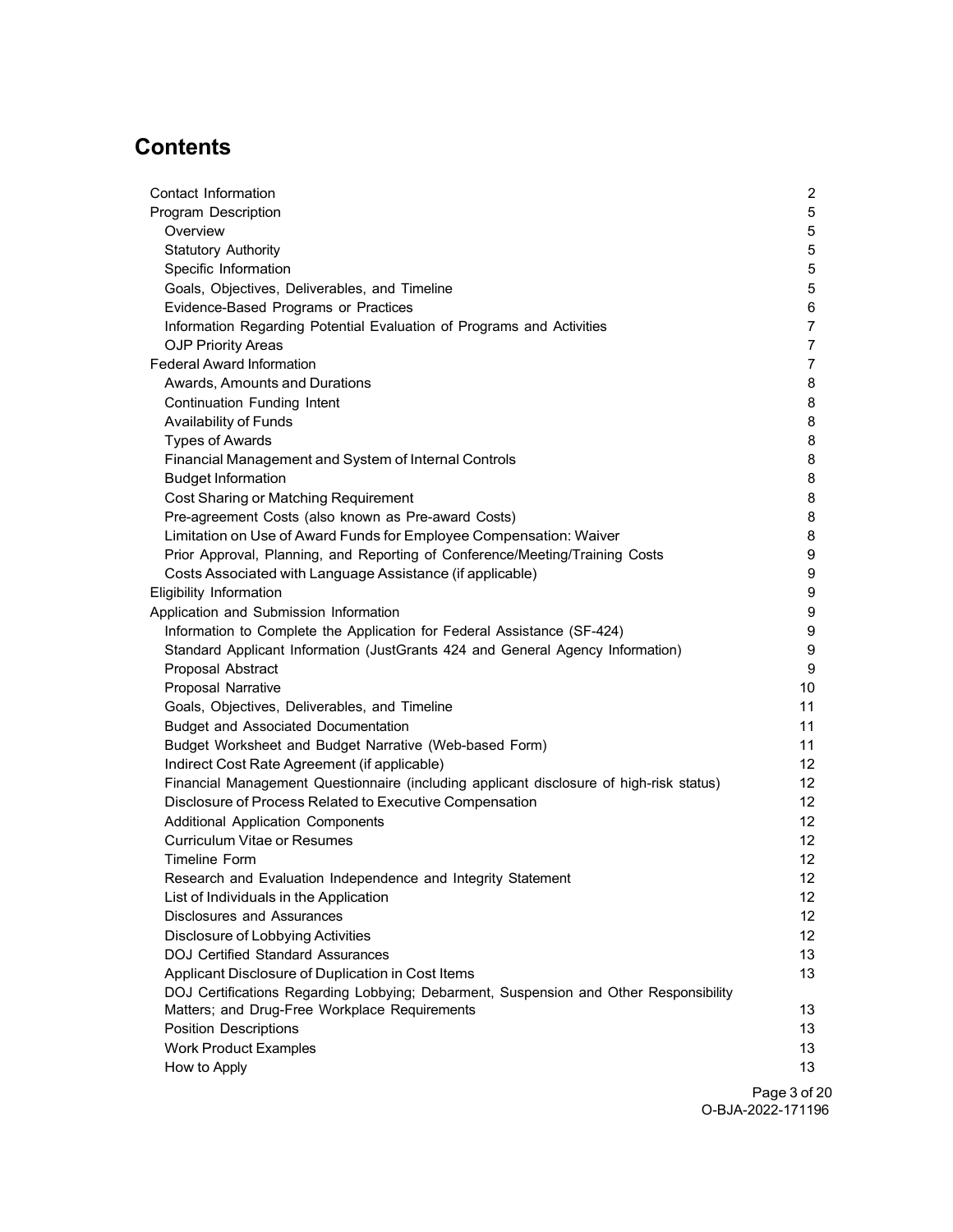| Submission Dates and Time                                               | 13 |
|-------------------------------------------------------------------------|----|
| Experiencing Unforeseen Technical Issues                                | 13 |
| Application Review Information                                          | 14 |
| Review Criteria                                                         | 14 |
| <b>Review Process</b>                                                   | 15 |
| Federal Award Administration Information                                | 15 |
| <b>Federal Award Notices</b>                                            | 15 |
| Administrative, National Policy, and Other Legal Requirements           | 15 |
| Information Technology (IT) Security Clauses                            | 15 |
| General Information about Post-Federal Award Reporting Requirements     | 15 |
| Federal Awarding Agency Contact(s)                                      | 16 |
| Other Information                                                       | 16 |
| Freedom of Information and Privacy Act (5 U.S.C. 552 and 5 U.S.C. 552a) | 16 |
| Provide Feedback to OJP                                                 | 16 |
| Performance Measures                                                    | 16 |
| <b>Application Checklist</b>                                            | 16 |
|                                                                         |    |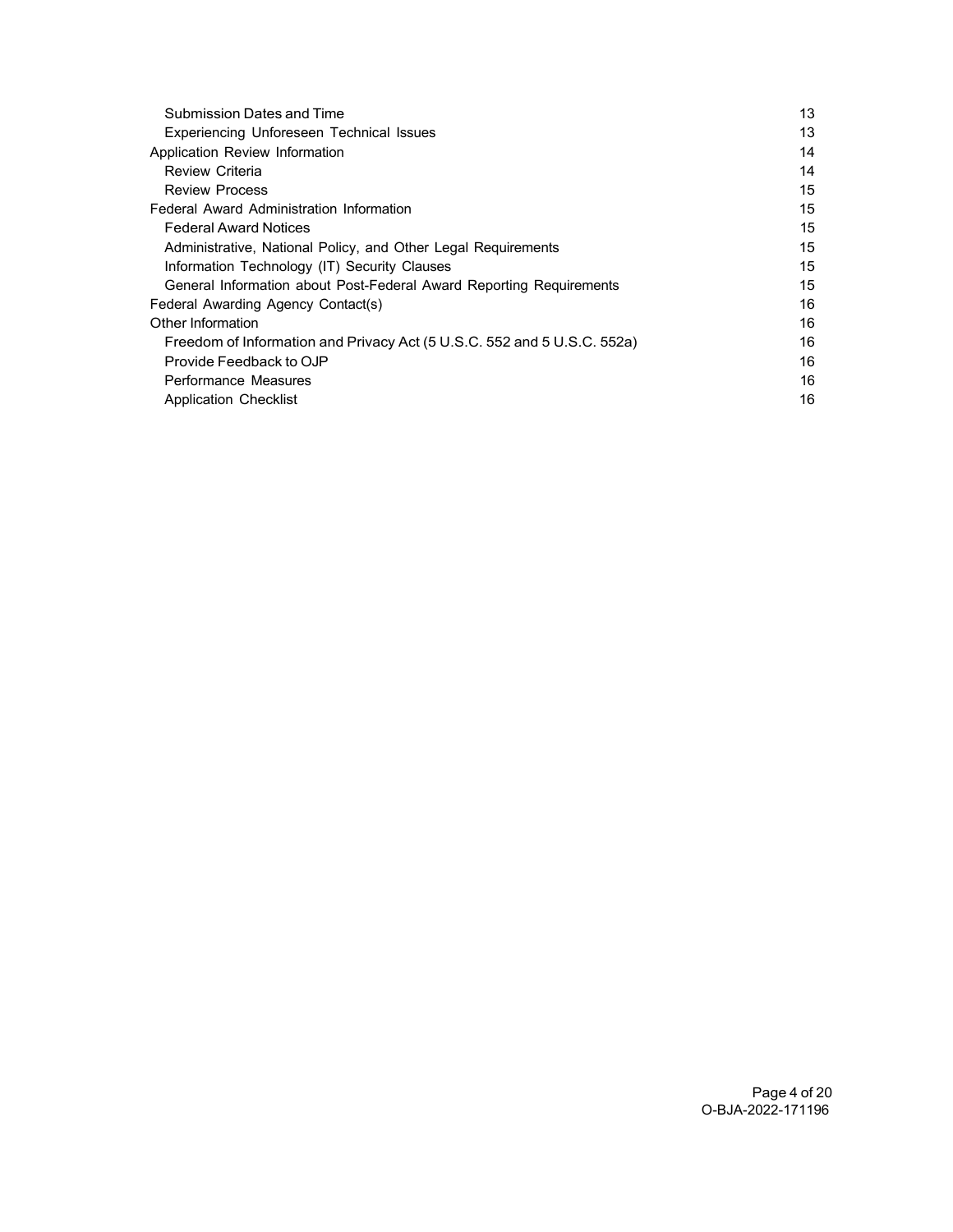# <span id="page-4-1"></span><span id="page-4-0"></span>**Program Description**

## **Overview**

OJP is committed to advancing work that promotes civil rights and racial equity, increases access to justice, supports crime victims and individuals impacted by the justice system, strengthens community safety and protects the public from crime and evolving threats and builds trust between law enforcement and the community.

A number of tribes face significant challenges in addressing community supervision and training needs, as well as ensuring successful community reintegration efforts for individuals returning to the community from correctional facilities.

The training and technical assistance (TTA) provided under the Tribal Corrections Capacity Building Training and Technical Assistance Program supports tribal communities in addressing these challenges through culturally appropriate programming; advancing criminal justice reform by providing TTA on implementing and/or enhancing alternatives to incarceration; enhancing tribal justice system capacity to identify and meet the rehabilitation needs of probationers, detainees, and inmates; and embracing victim-centered community supervision and reentry approaches to better serve victims of crime.

## <span id="page-4-2"></span>**Statutory Authority**

Any awards under this solicitation would be made under statutory authority provided by the Consolidated Appropriations Act, 2021, Pub. L. No. 116-260, 134 Stat. 1182, 1260.

#### <span id="page-4-3"></span>**Specific Information**

The Tribal Corrections Capacity Building Training and Technical Assistance Program is a comprehensive approach to deliver training and technical assistance on strategies to strengthen tribal correctional system capacity in order to enhance public safety and facilitate successful community reintegration efforts. The TTA provider must offer tribal jurisdictions assistance to: (1) plan, implement, or enhance effective, culturally competent institutional and community corrections practices and (2) plan, implement, or enhance reentry programming strategies for tribal communities.

#### <span id="page-4-4"></span>**Goals, Objectives, Deliverables, and Timeline**

#### **Goal**

The goal of the Tribal Corrections Capacity Building Training and Technical Assistance Program is to deliver TTA on strategies to strengthen tribal criminal justice systems' capacity to enhance public safety and facilitate successful community reintegration efforts.

## **Objectives**

The objectives of this program are to select a TTA provider to: (1) support tribes that receive competitive grants under Purpose Area 3 of the Coordinated Tribal Assistance Solicitation (CTAS) that focus on institutional and community corrections and reentry from incarceration and (2) develop and deliver training, peer learning opportunities, and other resources to the tribal justice field on institutional and community corrections and reentry from incarceration into Indian Country.

#### **Deliverables**

BJA's overall TTA delivery expectations include:

1. Individualized, efficient, and consistent delivery of TTA in order to get CTAS Purpose Area 3 grantees to accomplish their goals by the end of their project periods.

> a. Develop individualized TTA work plans for each grantee based on the grantee's goals outlined in the funded application. Work plans should be presented to each grantee, revised as needed, and agreed to by the grantee. Work plans should include checklists to help grantees execute key tasks. Please note that BJA may require the selected provider to submit for review and approval any proposed TTA plans, protocols, or strategies in advance of dissemination and implementation with grantees.

> b. Assign each grantee a TTA coach to assess and identify grantee TTA needs, including a summary of the findings for the grantee and recommended next steps, to improve program performance to be shared with BJA. Each coach should have the skills and time needed to move their assigned grantees toward their goals. TTA coaches should have consistent, scheduled monthly calls with grantees. Email check-ins

> > Page 5 of 20 O-BJA-2022-171196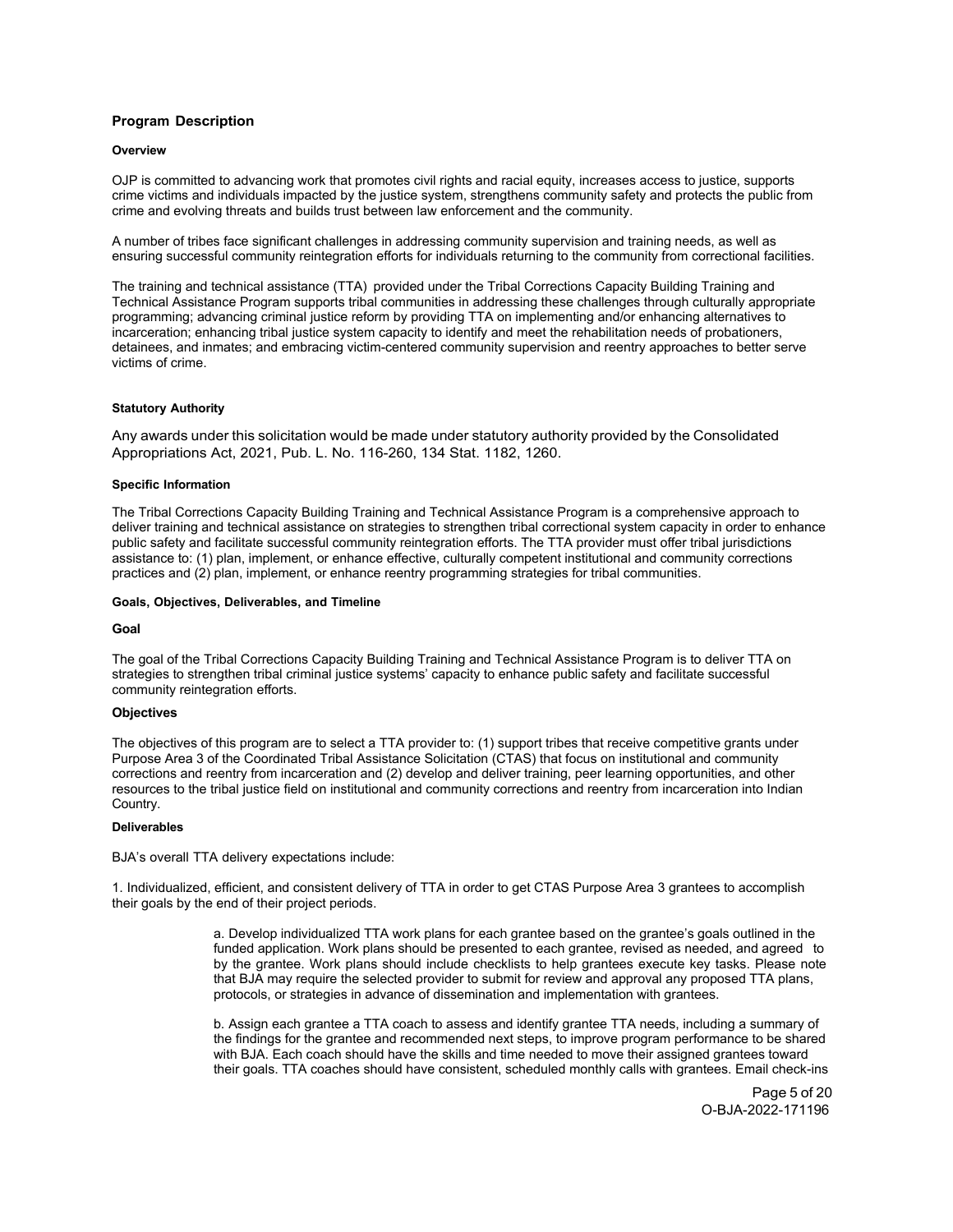may be substituted occasionally, as logistics require. Prior to assigning coaches, the awarded applicant must provide to BJA a list of TTA coaches/consultants and their expertise. Assigned coaches must provide follow-up information regarding the grantee's implementation of the recommendations that were provided.

c. The selected TTA providers must undertake efforts to anticipate, quickly identify, and address challenges that arise during TTA delivery. When challenges arise, the TTA provider should engage in strategies like case conferencing to harness the collective knowledge of TTA coaches.

d. All training provided with BJA funding must provide a mechanism for pre- and post-testing of knowledge and other assessment of impact.

2. TTA provider staff will have sufficient subject expertise to assist grantees in the execution of their projects. The staff should have the necessary technical skill sets and experience to effectively be able to coach grantees and assist them in reaching their goals.

3. There are occasions where an external expert will be required. To this end, the TTA provider must utilize a range of vetted tribal and/or national subject experts, including practitioners, academics, and federal partners. The TTA provider must identify and maintain a list of subject experts whose expertise and experience best fit the needs of the grantees. With BJA's approval, the TTA provider will assign TTA consultants to assist grantees and report on and monitor the TTA provided. The roles of the subject experts will vary across engagements, so the TTA provider must develop protocols to define the scope of the role of the subject experts, when needed (e.g., advisor to TTA provider, direct assistance to grantees, participating in webinars). The TTA provider must provide written reports to BJA on the TTA provided and the status of ongoing activities.

4. As part of this oversight of staff and experts, the TTA provider must document a plan to ensure that it has a set of diverse staff, trainers, and/or subject matter experts that reflect a mix of experiences and perspectives to be able to effectively reach the communities and practitioners that they will serve.

5. The TTA provider must participate in ongoing collaboration and coordination. It should emphasize and actively engage in cross-organizational coordination, including:

> a. Coordination in tribal jurisdictions. The TTA provider must be both aware of and in touch with other key overlapping initiatives and TTA providers in the jurisdictions in which they are providing assistance.

b. Coordination with federal partners. The TTA provides must serve as a coordinator with federal partners and support strategies related to the subject.

c. Coordination across interest groups. The TTA provider must develop regular meetings (e.g., quarterly stakeholder meetings, annual advisory board meeting) to allow for ongoing dialogue among relevant partners, including, at a minimum, federal partners, public/private partnerships, and special interest groups (e.g., peer support community).

6.The TTA provider should prioritize responses to requests from practitioners and assist unfunded applicants, in consultation with BJA. Not all ad hoc responses require an extensive response — some might require referral to resources or connection with other agencies for collaboration — but a limited number will require more thorough exploration and response. In consultation with BJA, TTA providers must design a process to evaluate requests for limited assistance from unfunded jurisdictions and agencies, triage requests that are received, and respond to them efficiently and effectively; and produce regular (i.e., quarterly) written reports that summarize the support provided.

7. The TTA provider must serve as a thought leader and information clearinghouse for relevant research and best practices. It must:

> a. Create knowledge diffusion products (e.g., fact sheets, webinars) and disseminate them through BJA's networks.

b. Convene grantee learning communities, based on their respective projects/programs, to explore best practices and lessons learned.

c. Disseminate best practices and lessons learned by attending and presenting at national, state, local, tribal, or other conferences and events related to award activities where officials and other stakeholders can learn about successful strategies.

> Page 6 of 20 O-BJA-2022-171196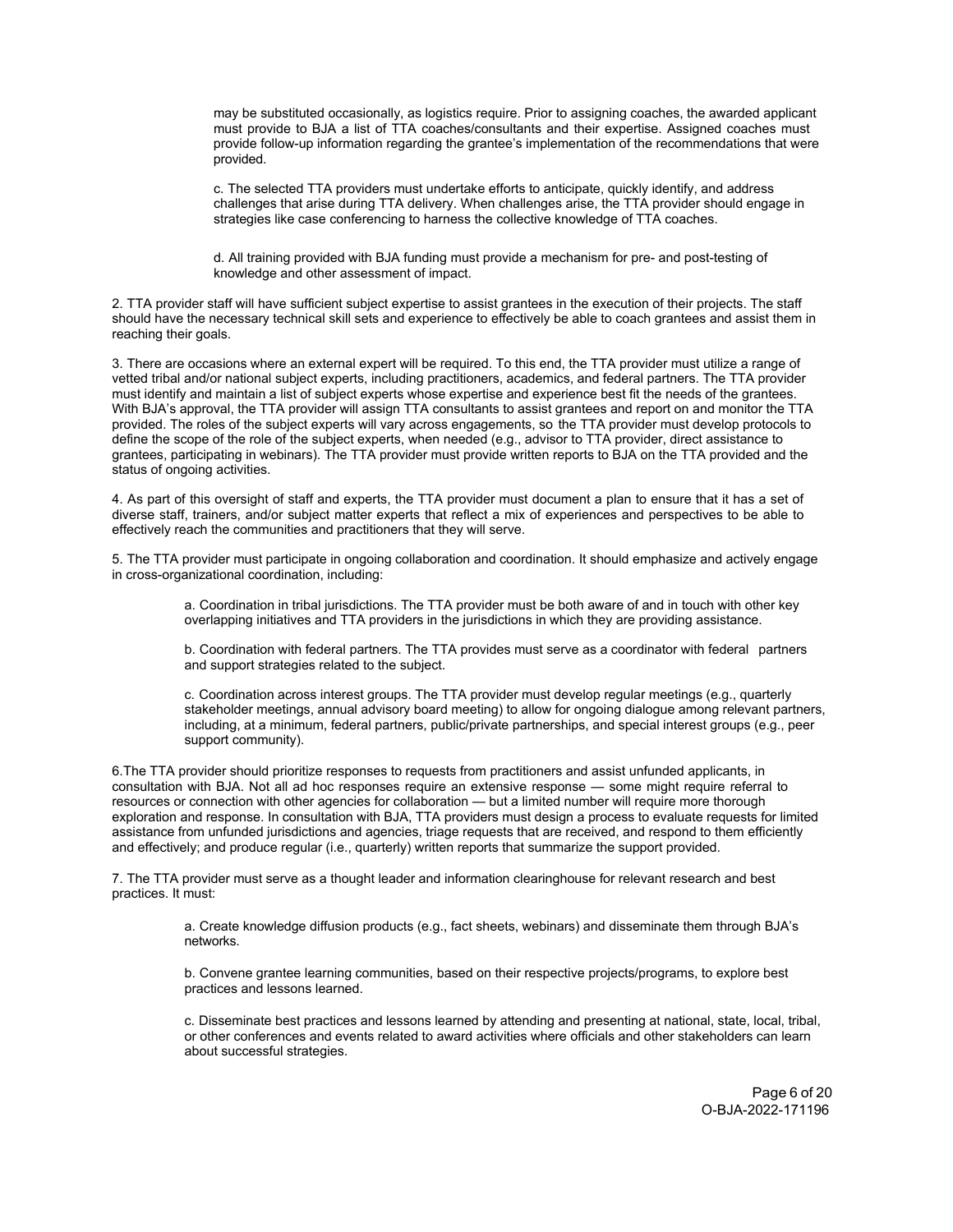8. The TTA provider must proactively build field knowledge and capacity in the area of tribal corrections. This includes coordinating and supporting a presence at national meetings and conferences via workshops, panel presentations, and briefings. It must:

> a. Assist grantees in the collection of performance measure data for submission to the Performance Measurement Tool (PMT).

b. Based on performance reporting trends and TTA needs assessments, propose to and work with BJA on tailoring the TTA strategy to meet emerging needs and trends.

9. Maintain a listserv of grantees, subgrantees, and key contacts responsible for undertaking grant and related activities, including interested tribal, state, and local contacts, and federal and national partners.

The Goals, Objectives, and Deliverables are directly related to the performance measures that show the completed work's results, as discussed in the Application and Submission Information section.

## <span id="page-6-0"></span>**Evidence-Based Programs or Practices**

OJP strongly encourages the use of data and evidence in policymaking and program development for criminal justice, juvenile justice, and crime victim services. For additional information and resources on evidence-based programs or practices, see the [OJP Grant Application Resource Guide.](https://www.ojp.gov/funding/apply/ojp-grant-application-resource-guide#evidence-based)

# <span id="page-6-1"></span>**Information Regarding Potential Evaluation of Programs and Activities**

OJP may conduct or support an evaluation of the programs and activities funded under this solicitation. For additional information, see the [OJP Grant Application Resource Guide](https://www.ojp.gov/funding/apply/ojp-grant-application-resource-guide#potential-evaluation) section entitled "Information Regarding Potential Evaluation of Programs and Activities."

#### <span id="page-6-2"></span>**OJP Priority Areas**

The Department of Justice is committed to advancing work that promotes civil rights and racial equity, increases access to justice, supports crime victims and individuals impacted by the justice system, strengthens community safety and protects the public from crime and evolving threats, and builds trust between law enforcement and the community.

1. Priority Considerations Supporting Executive Order 13985, Advancing Racial Equity and Support for Underserved Communities Through the Federal Government

Consistent with this Executive Order, the term "underserved community" refers to a population sharing a particular characteristic, as well as a geographic community, that has been systematically denied a full opportunity to participate in aspects of economic, social, and civic life or whose members have been historically underserved, marginalized, and adversely affected by inequality. Such communities include, among others, Black people, Hispanics and Latino/a/e people, Native American and other Indigenous peoples of North America (including Alaska Natives, Eskimos, and Aleuts), Asian Americans, Native Hawaiians, and Pacific Islanders.

# In support of Executive Order 13985, OJP will:

A. Give priority consideration to applications that include project(s) that will promote racial equity and the removal of barriers to access and opportunity for communities that have been historically underserved, marginalized, and adversely affected by inequality, when making award decisions.

To receive this consideration, the applicant must describe how the proposed project(s) will address potential inequities and barriers to equal opportunity, and/or contribute to greater access to services for underserved and historically marginalized populations.

B. Give priority consideration to applicants that can demonstrate that their capabilities and competencies for implementing their proposed project(s) are enhanced because the applicant (or at least one proposed

Page 7 of 20 O-BJA-2022-171196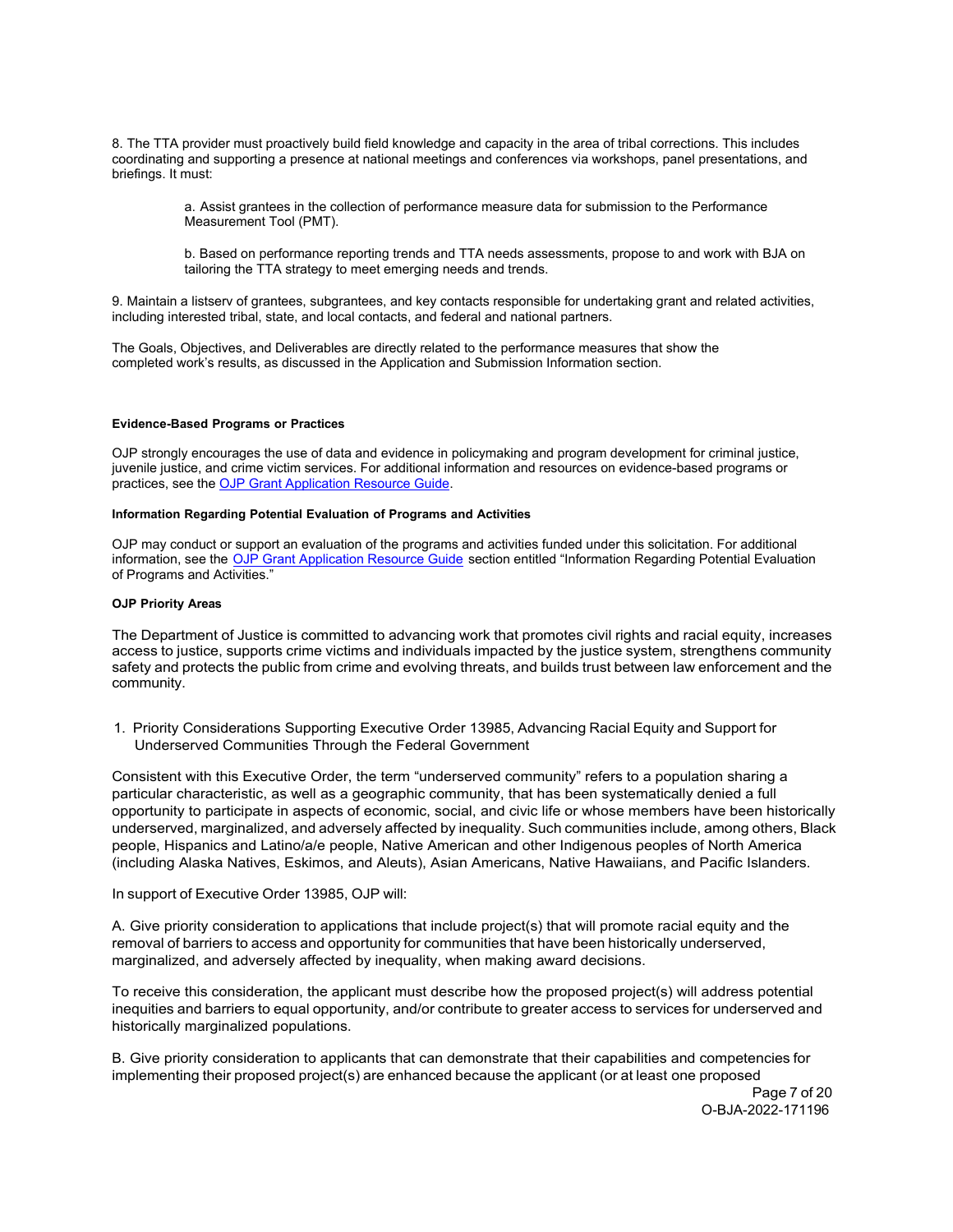subrecipient that will receive at least 30% of the requested award funding, as demonstrated in the Budget Worksheet and Budget Narrative) identifies as a culturally specific organization. To receive this additional priority consideration, applicants must describe how being a culturally specific organization (or funding the culturally specific subrecipient organization(s)) will enhance their ability to implement the proposed project(s) and should also specify which culturally specific populations are intended or expected to be served or to have their needs addressed under the proposed project(s).

Culturally specific organizations are defined for purposes of this solicitation as private nonprofit or tribal organizations whose primary purpose as a whole is to provide culturally specific services to, among others, Black people, Hispanics and Latino/a/e people, Native American and other Indigenous peoples of North America (including Alaska Natives, Eskimos, and Aleuts), Asian Americans, Native Hawaiians, and/or Pacific Islanders.

Note: Addressing these priority areas is one of many factors that OJP considers in making funding decisions. Receiving priority consideration for one or more priority areas is not a guarantee of an award.

# **Federal Award Information**

**Solicitation Categories**

This solicitation does not include Solicitation Categories.

**Awards, Amounts and Durations**

**Anticipated Number of Awards** 1

**Period of Performance Start Date** 10/1/22 12:00 AM

**Anticipated Maximum Dollar Amount of Awards** \$1,000,000.00

#### **Continuation Funding Intent**

BJA may, in certain cases, provide additional funding in future years to awards made under this solicitation through continuation awards. OJP will consider, among other factors, OJP's strategic priorities, a recipient's overall management of the award, and the award-funded work's progress, when making continuation award decisions.

## <span id="page-7-0"></span>**Availability of Funds**

This solicitation, and awards (if any are made) under this solicitation, are subject to the availability of appropriated funds and to any modifications or additional requirements that may be imposed by the agency or by law. In addition, nothing in this solicitation is intended to, and does not, create any right or benefit, substantive or procedural, enforceable at law or in equity by any party against the United States, its departments, agencies, or entities, its officers, employees, or agents, or any other person.

# <span id="page-7-1"></span>**Types of Awards**

BJA expects to make awards under this solicitation as cooperative agreements, which provide for OJP to have substantial involvement in carrying out award activities. See the "Administrative, National Policy, and Other Legal Requirements" section of the [OJP Grant Application Resource Guide](https://www.ojp.gov/funding/apply/ojp-grant-application-resource-guide#administrative) for additional information.

**Anticipated Total Amount to be Awarded Under Solicitation** \$1,000,000.00

**Period of Performance Duration (Months)** 24

> Page 8 of 20 O-BJA-2022-171196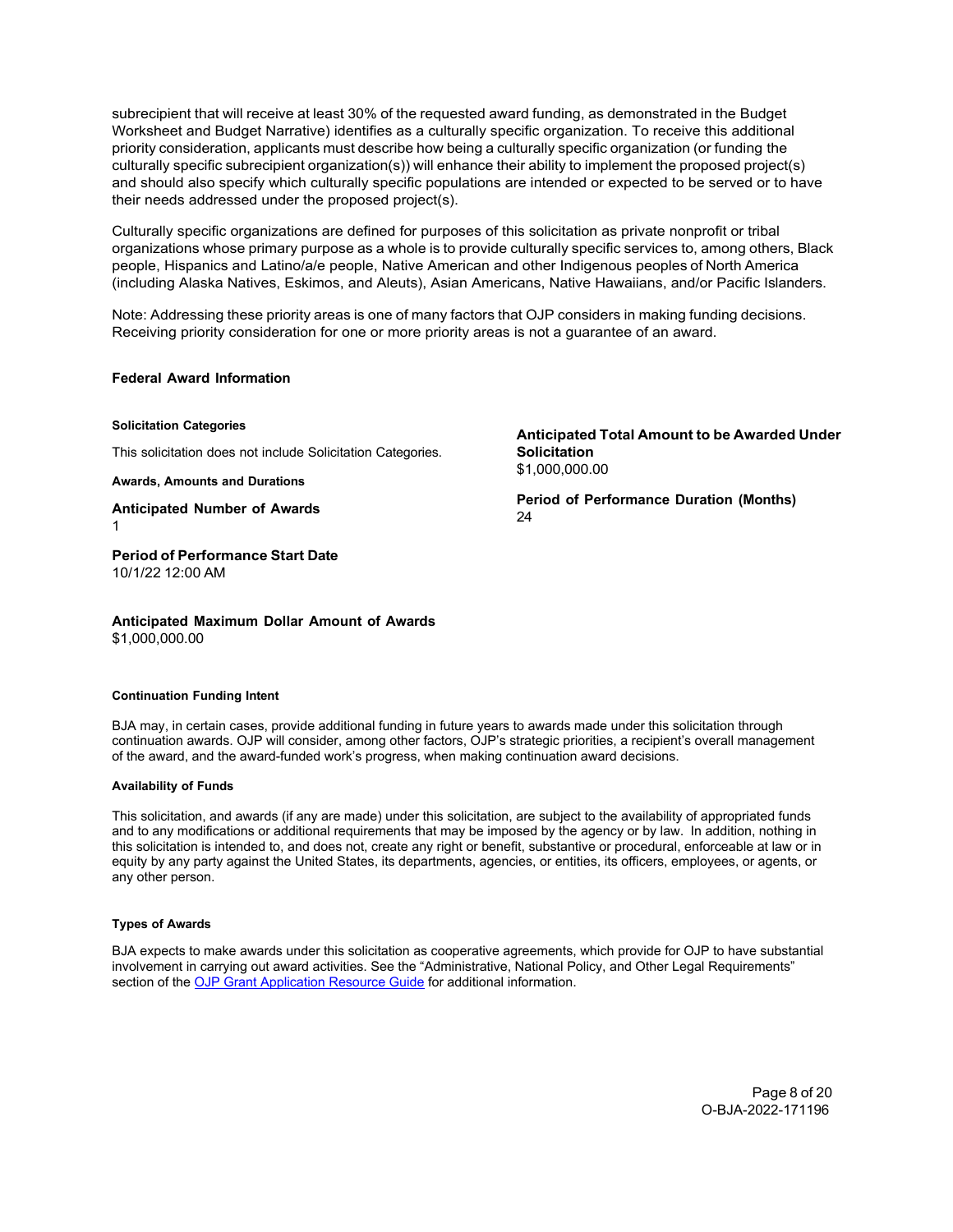## <span id="page-8-1"></span><span id="page-8-0"></span>**Financial Management and System of Internal Controls**

Award recipients and subrecipients (including recipients or subrecipients that are pass-through entities) must, as described in the Part 200 Uniform Requirements as set out at 2 C.F.R. 200.303, comply with standards for financial and program management. See the [OJP Grant Application Resource Guide](https://www.ojp.gov/funding/apply/ojp-grant-application-resource-guide#fm-internal-controls) for additional information.

## <span id="page-8-2"></span>**Budget Information**

Applicants should consider the most effective and efficient ways for reaching the field in proposing approaches to the work.

## **Unmanned Aircraft Systems**

The use of BJA grant funds for unmanned aircraft systems (UAS), including unmanned aircraft vehicles (UAV), and all accompanying accessories to support UAS or UAV, is unallowable.

## <span id="page-8-3"></span>**Cost Sharing or Matching Requirement**

This solicitation does not require a match.

## <span id="page-8-4"></span>**Pre-agreement Costs (also known as Pre-award Costs)**

See the [OJP Grant Application Resource Guide](https://www.ojp.gov/funding/apply/ojp-grant-application-resource-guide#pre-agreement-costs) information on Pre-agreement Costs (also known as Pre-award Costs).

## <span id="page-8-5"></span>**Limitation on Use of Award Funds for Employee Compensation: Waiver**

See the [OJP Grant Application Resource Guide](https://www.ojp.gov/funding/apply/ojp-grant-application-resource-guide#limitation-use-award) information on the Limitation on Use of Award Funds for Employee Compensation; Waiver.

#### <span id="page-8-6"></span>**Prior Approval, Planning, and Reporting of Conference/Meeting/Training Costs**

See th[e OJP Grant Application Resource Guide](https://www.ojp.gov/funding/apply/ojp-grant-application-resource-guide#prior-approval) for information on Prior Approval, Planning, and Reporting of Conference/Meeting/Training Costs.

# <span id="page-8-7"></span>**Costs Associated with Language Assistance (if applicable)**

See the **[OJP Grant Application Resource Guide](https://www.ojp.gov/funding/apply/ojp-grant-application-resource-guide#costs-associated)** for information on Costs Associated with Language Assistance.

# <span id="page-8-8"></span>**Eligibility Information**

For eligibility information, see the solicitation cover page.

For information on cost sharing or match requirements, see the "Federal Award Information" section.

# <span id="page-8-9"></span>**Application and Submission Information**

The following application elements **must** be included in the application to meet the basic minimum requirements to advance to peer review and receive consideration for funding:

- **Proposal Abstract**
- **Proposal Narrative**
- Budget Worksheet and Budget Narrative (web-based form) . The web-based form includes the budget details and the budget narrative.
- Timeline/Project Task Plan
- Documentation of Proposed Subrecipients (if any)
- Résumés of Key Personnel
- Work Product Examples

Page 9 of 20 O-BJA-2022-171196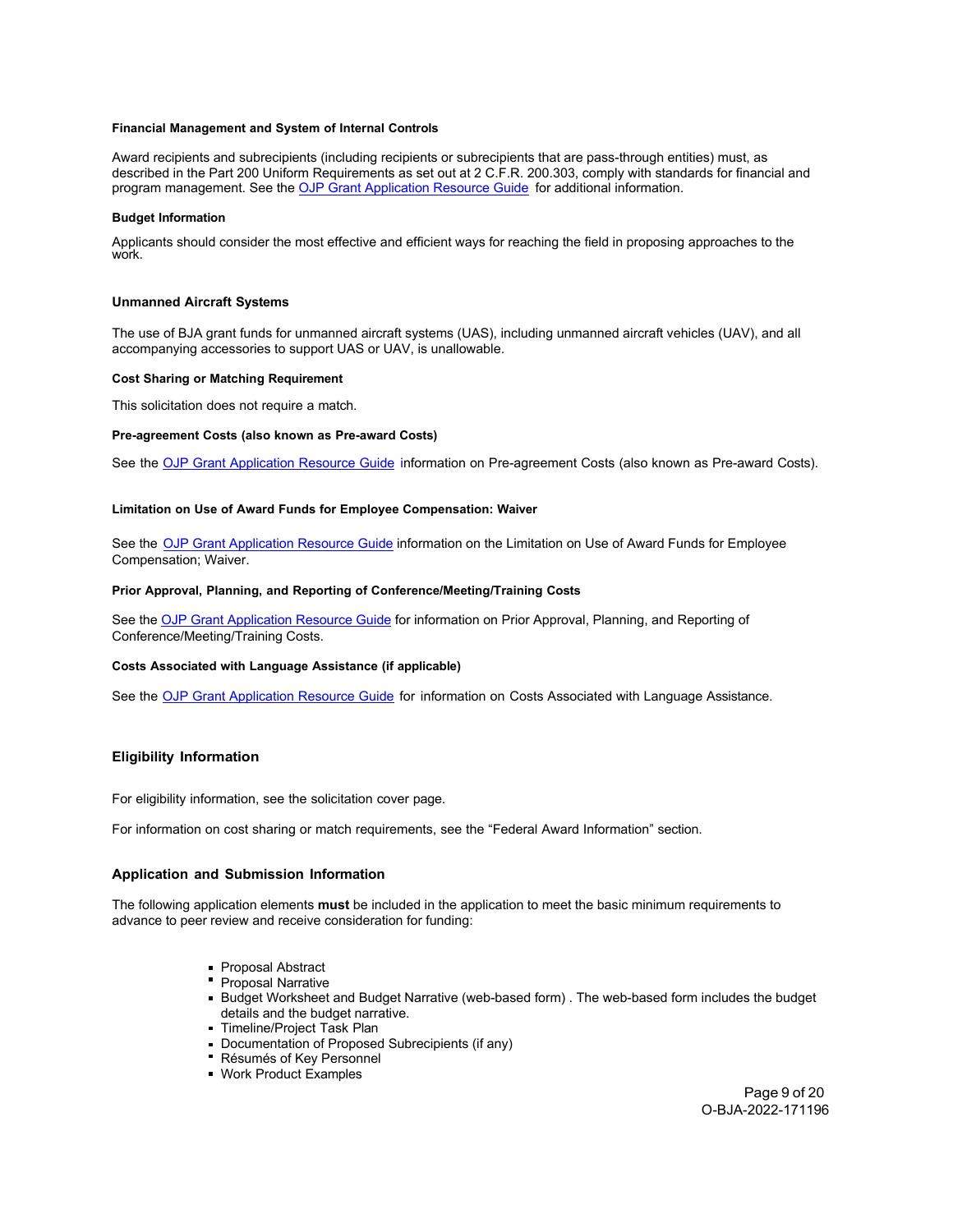See the "Application Elements and Formatting Instructions" section of the [OJP Grant Application Resource Guide](https://www.ojp.gov/funding/apply/ojp-grant-application-resource-guide#application-elements) for information on what happens to an application that does not contain all the specified elements or is nonresponsive to the scope of the solicitation*.* 

#### <span id="page-9-0"></span>**Information to Complete the Application for Federal Assistance (SF-424)**

The SF-424 must be submitted in Grants.gov. The SF-424 is a required standard form used as a cover sheet for submission of pre-applications, applications, and related information. See the [OJP Grant Application Resource Guide](https://www.ojp.gov/funding/apply/ojp-grant-application-resource-guide#complete-application) for additional information on completing the SF-424.

In Section 8.F. of the SF-424, please include the name and contact information of the individual **who will complete the application in JustGrants**. JustGrants will use this information *(email address)* to assign the application to this user in JustGrants.

**Intergovernmental Review:** This solicitation ("funding opportunity") **is not** subject to [Executive Order 12372.](https://www.archives.gov/federal-register/codification/executive-order/12372.html) (In completing the SF-424, an applicant is to answer question 19 by selecting the response that the "Program is not covered by E.O. 12372.").

## <span id="page-9-1"></span>**Standard Applicant Information (JustGrants 424 and General Agency Information)**

The Standard Applicant Information section of the JustGrants application is pre-populated with the SF-424 data submitted in Grants.gov. The applicant will need to review the Standard Applicant Information in JustGrants and make edits as needed. Within this section, the applicant will need to: add zip codes for areas affected by the project; confirm its Authorized Representative; and verify and confirm the organization's unique entity identifier, legal name, and address.

## <span id="page-9-2"></span>**Proposal Abstract**

A proposal abstract (no more than 400 words) summarizing the proposed project, including the purpose of the project, primary activities, expected outcomes, the service area, intended beneficiaries and subrecipients (if known), will be completed in the JustGrants web-based form. This abstract should be written in the third person and will be made publicly available on the OJP website if the project is awarded.

## <span id="page-9-3"></span>**Proposal Narrative**

The proposal narrative should be submitted as an attachment in JustGrants. The attached document should be doublespaced, using a standard 12-point font; have no less than 1-inch margins; and should not exceed 15 pages. Pages should be numbered and submitted as an attachment*.* If the proposal narrative fails to comply with these length restrictions, BJA may consider such noncompliance in peer review and in final award decision.

The following sections must be included as part of the proposal narrative:

a. Description of the Issue

- Demonstrate a thorough understanding of the complex issues involving tribal jails, community supervision, and reentry efforts confronting American Indian and Alaska Native communities.
- Describe current efforts to improve correctional systems (institutional and community) and reentry in Indian Country.
- Discuss gaps in correctional systems (institutional and community) and reentry strategies that need to be addressed through comprehensive training and technical assistance resources.
- Describe recent trends in violent crime, alcohol and other substance use-related crimes, and the appropriate role of federal, tribal, state, and local agencies in reducing crime and recidivism rates.
- Describe the challenges in assessing the impact of sentencing, lack of culturally appropriate jail/prison- based rehabilitation programming, and corrections policy changes on tribal public safety.

b. Project Design and Implementation

Address in detail how the applicant proposes to undertake and accomplish each of the objectives and tasks outlined in the solicitation including the overall TTA expectations.

> Page 10 of 20 O-BJA-2022-171196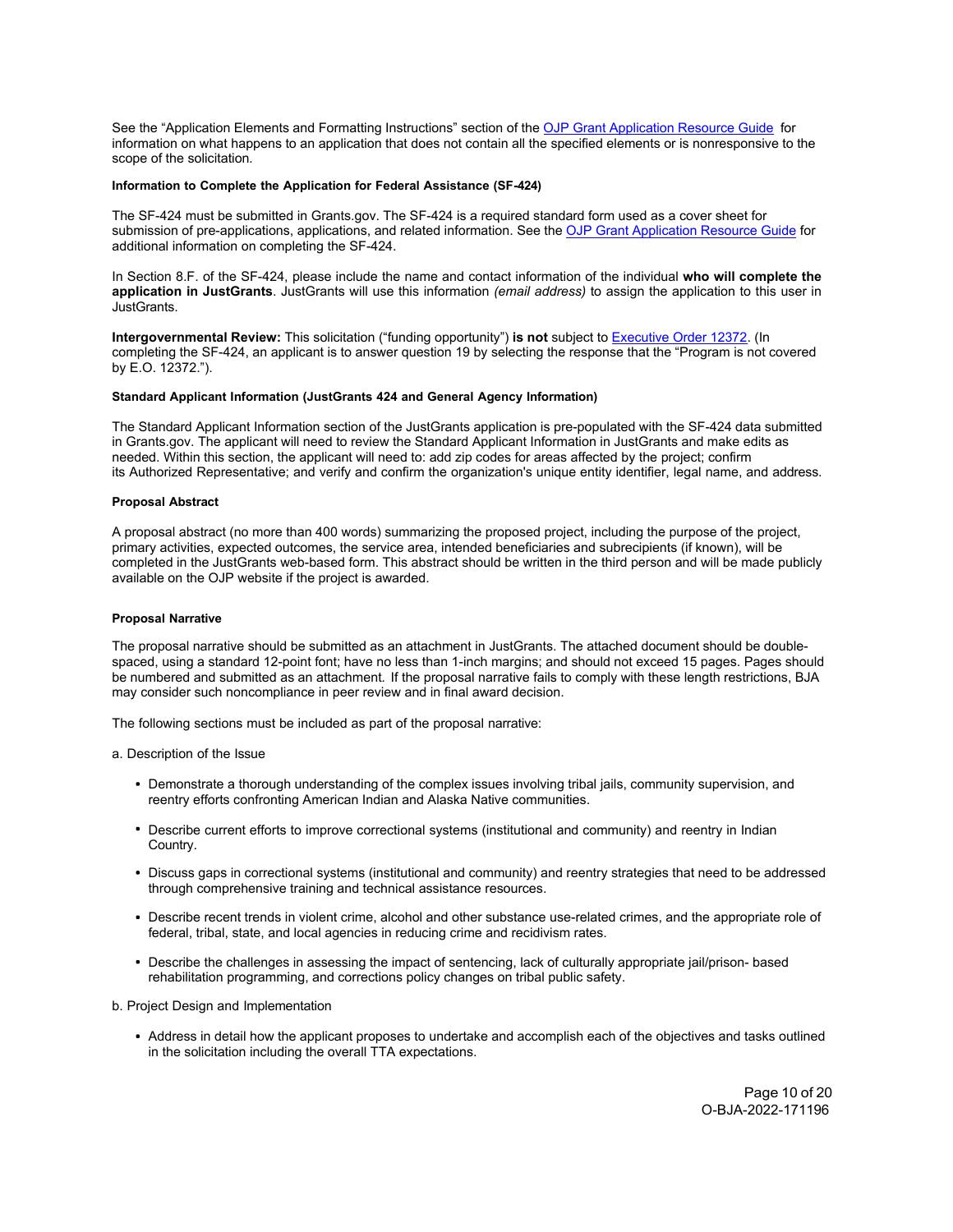- Provide a complete description of all the requested deliverables and the methods for their delivery (e.g., adult learning principles, development sources, distance learning, process for information assessment, and revision), including coordination of deliverable timelines for training approval.
- Applicants may propose other items/deliverables, in addition to the ones listed in this grant announcement and should provide detailed information of those items, if applicable.
- Inclusion of a timeline/project task plan that identifies the major tasks and deliverables of the proposed project and who is responsible for each activity will contribute to scoring under this criterion.

If the applicant is seeking priority consideration for Priority 1(A), it should address in this section how the proposed project (s) will promote racial equity and/or the removal of barriers to access and opportunity, and/or contribute to greater access to services, for communities that have been historically underserved, marginalized, and adversely affected by inequality.

## c. Capabilities and Competencies

- Describe the applicant, its partners, and each organization's role. Demonstrate the capability of the lead organization and any collaborative partners (subrecipients) to implement each component of the project, including gathering and analyzing information, developing a plan, evaluating the program, and staff capacity to provide technical assistance to large numbers of grantees simultaneously.
- Describe the management structure, staffing, and in-house or contracted capacity to complete each of the proposed tasks/projects.
- Describe the roles and responsibilities and qualifications of co-applicants and partners, if applicable. Describe how the proposed management structure and staffing of the project will facilitate the delivery of the required services. The management and organizational structure described should match the staffing needs necessary to accomplish the tasks outlined in the timeline/project task plan. Information regarding the personnel assigned to these tasks included in the résumés and position descriptions, as well as the work product examples, will contribute to the assignment of points relative to this criterion.

Provide specific examples of the applicant's expertise in:

- Developing uniform protocols for the assessment and delivery of technical assistance, as well as tracking, evaluation, and follow-up.
- Developing and disseminating publications, teleconferences, webinars, peer-to-peer consultations, and onsite technical assistance, and providing ongoing offsite technical assistance by phone, email, and publications.
- Communicating and conducting outreach to tribes and tribal organizations to participate in and benefit from TTA services.
- Developing culturally competent curricula based on adult learning theory.
- Criminal and tribal justice in Indian Country and Native-American communities.
- Federal American Indian law, tribal law, jurisdictional context of tribal-state federal governments.
- Working with American Indian and Alaska Native persons and communities.
- Other OJP and DOJ program office functions relating to Native American communities to integrate services and enhance collaboration opportunities.
- Working collaboratively with federal, tribal, state, and local agencies that are paramount to effective community reintegration efforts to include federal justice agencies, state department of corrections, tribal corrections, as well as county sheriffs and jail administrators.
- Working with federal health and behavioral health agencies, tribal court services, and behavioral health treatment programs to coordinate services.
- Tribal intergovernmental consultation and negotiation protocols to engage state, local, and federal governments in cooperative agreement efforts and collaborations.

If the applicant is seeking priority consideration under Priority 1(B), it should describe within this section how being a

Page 11 of 20 O-BJA-2022-171196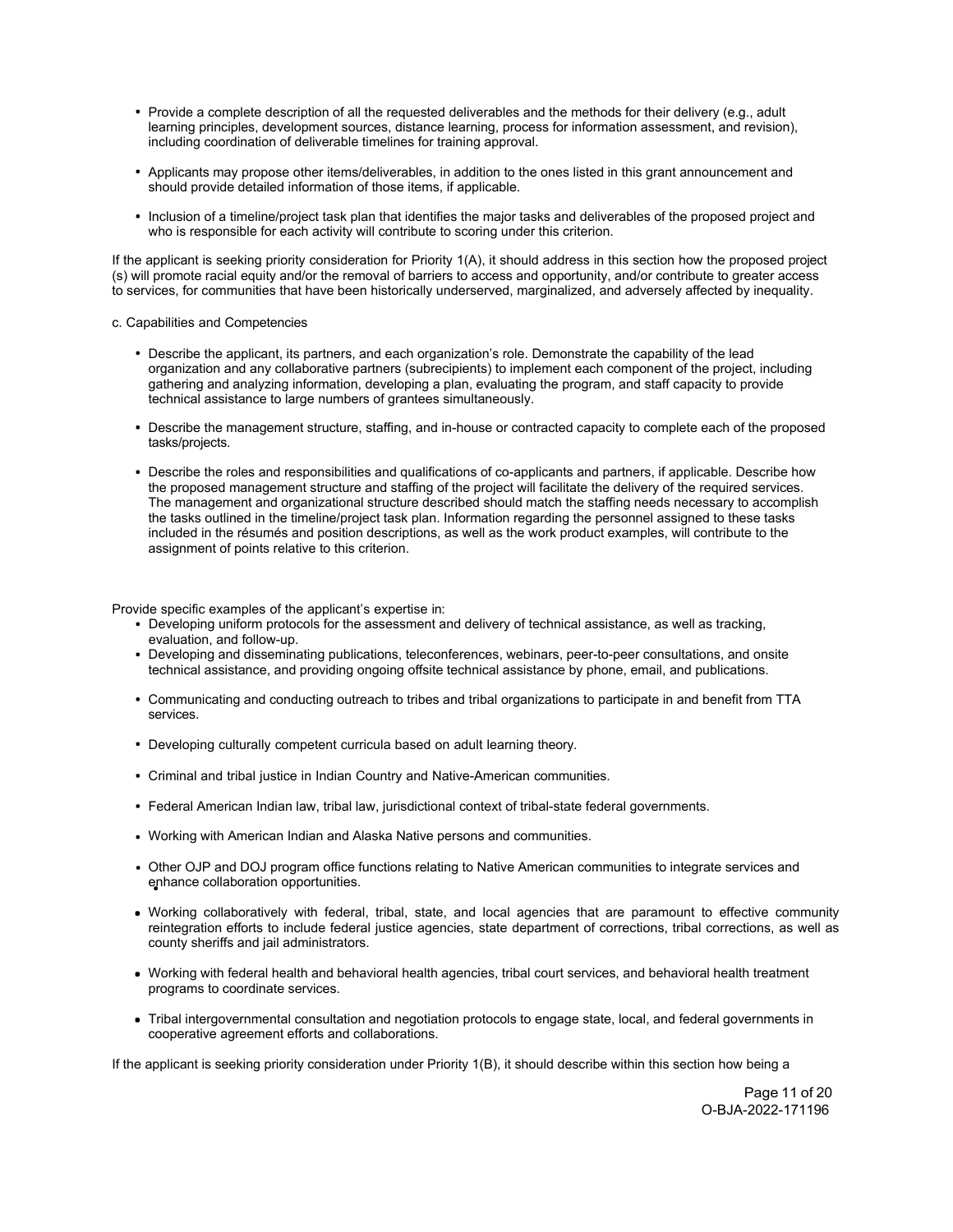culturally specific organization (or funding a culturally specific subrecipient organization at a minimum of 30% of the project budget) will enhance its ability to implement the proposed project(s) and should also specify which culturally specific populations are intended or expected to be served or have their needs addressed under the proposed project(s).

d. Plan for Collecting the Data Required for this Solicitation's Performance Measures

- Describe the process the applicant will use to measure project performance. This should include measures for adhering to project timelines, meeting deliverable schedules, obtaining input from customers, and seeking feedback from stakeholders.
- Identify what data information will be collected, who will be responsible for collecting and reporting the data, who is responsible for performance measurement, how the data will be stored, how any personally identifiable information (PII) will be protected, and how the information will be used to guide the program.

Note: Applicants are **not** required to submit performance data with the application. Rather, performance measure information is included as an alert that successful applicants will be required to submit performance data as part of each award's reporting requirements.

OJP will require each successful applicant to submit regular performance data that demonstrate the results of the work carried out under the award. The performance data directly relate to the goals, objectives, and deliverables identified in the "Goals, Objectives, and Deliverables" discussion. Applicants can visit OJP's performance measurement page at [www.ojp.gov/performance fo](https://www.ojp.gov/performance)r an overview of performance measurement activities at OJP.

A list of performance measure questions for this program can be found at **Training and Technical Assistance (TTA)** [Reporting Portal TTA and Deliverable Performance Metrics Extract from Data Dictionary \(ojp.gov\).](https://bja.ojp.gov/performance-measures/tta-deliverable-performance-metrics.pdf)

BJA will require award recipients to submit performance measure data in the TTA Reporting Portal and separately submit a semi-annual performance report in JustGrants. BJA will provide further guidance on the post-award submission process, if selected for award.

## **Note on Project Evaluations**

An applicant that proposes to use award funds through this solicitation to conduct project evaluations must follow the guidance in the "Note on Project Evaluations" section in the [OJP Grant Application Resource Guide.](https://www.ojp.gov/funding/apply/ojp-grant-application-resource-guide#project-evaluations) 

# <span id="page-11-0"></span>**Goals, Objectives, Deliverables, and Timeline**

The applicant will submit the project's goals, objectives, and deliverables in the JustGrants Web-based form. See th[e OJP](https://www.ojp.gov/funding/apply/ojp-grant-application-resource-guide) [Grant Application](https://www.ojp.gov/funding/apply/ojp-grant-application-resource-guide) Resource Guide for additional information.

#### <span id="page-11-1"></span>**Budget and Associated Documentation**

# <span id="page-11-2"></span>**Budget Worksheet and Budget Narrative (Web-based Form)**

The applicant will complete the JustGrants web-based budget form. See th[e OJP Grant Application Resource Guide](https://www.ojp.gov/funding/apply/ojp-grant-application-resource-guide#budget-prep) for additional information.

Generally speaking, a reasonable cost is a cost that, in its nature or amount, does not exceed that which would be incurred by a prudent person under the circumstances prevailing at the time the decision was made to incur the costs.If the applicant is seeking priority consideration under Priority 1(B) based on the identification of at least one proposed subrecipient as a culturally specific organization, the proposed funding for the subrecipient in the web-based budget form **must be a minimum of 30% of award funding.**

The budget narrative must also describe how the activities that will be funded with the (minimum) 30% of award funding provided to the subrecipient **specifically relate to the priority consideration requested under Priority 1(B)** and described in the Capabilities and Competencies section of the application.

#### <span id="page-11-3"></span>**Indirect Cost Rate Agreement (if applicable)**

The applicant will submit its indirect cost rate agreement by uploading it as an attachment in JustGrants. See th[e OJP](https://www.ojp.gov/funding/apply/ojp-grant-application-resource-guide#indirect-cost) [Grant Application Resource Guide](https://www.ojp.gov/funding/apply/ojp-grant-application-resource-guide#indirect-cost) for additional information.

> Page 12 of 20 O-BJA-2022-171196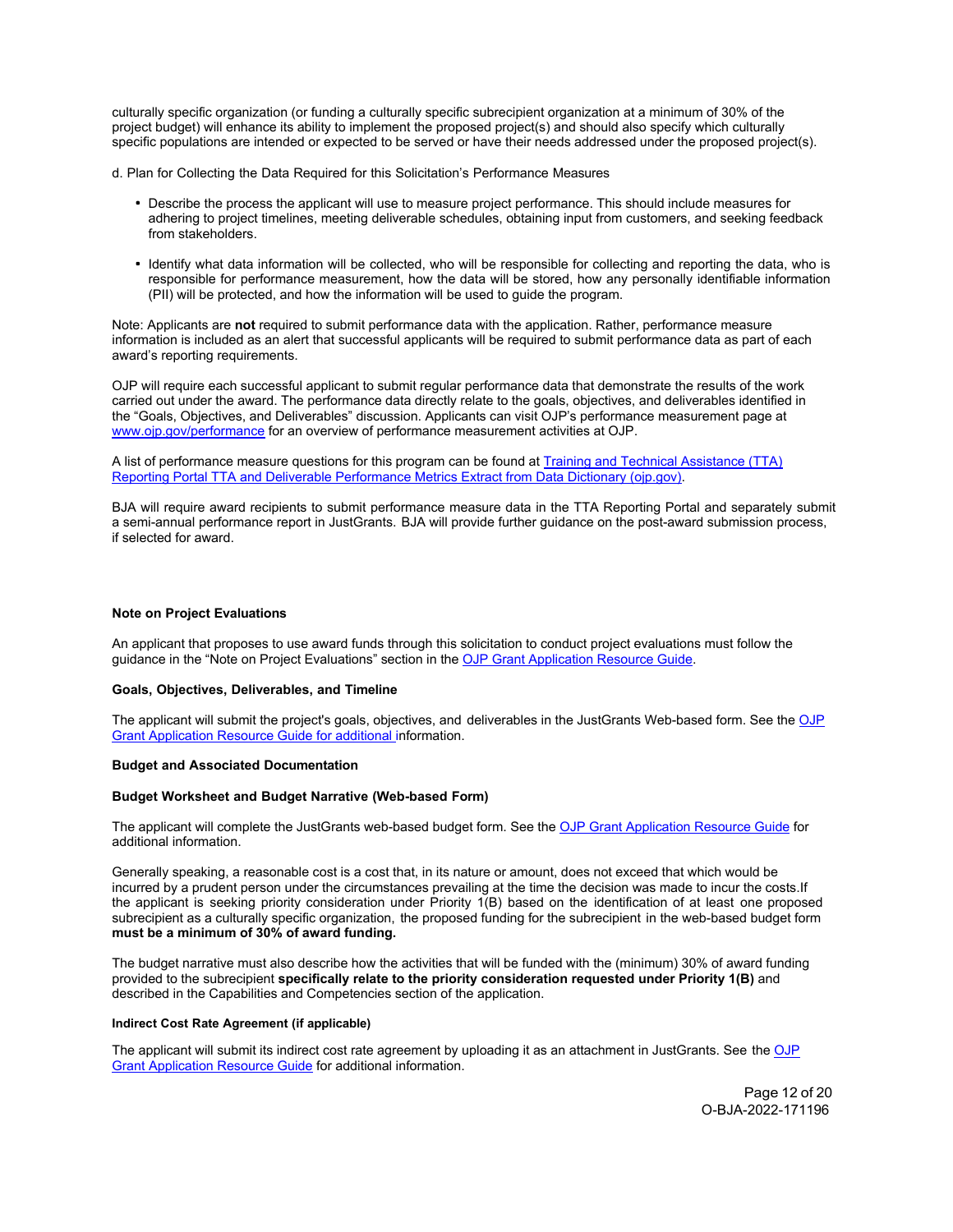#### <span id="page-12-0"></span>**Financial Management Questionnaire (including applicant disclosure of high-risk status)**

The applicant will download the questionnaire, complete it, and submit it by uploading it as an attachment in JustGrants. See the [OJP Grant Application Resource Guide](https://www.ojp.gov/funding/apply/ojp-grant-application-resource-guide#fm-internal-controls-questionnaire) for the link to the questionnaire and additional information.

#### <span id="page-12-1"></span>**Disclosure of Process Related to Executive Compensation**

If applicable, the applicant will submit a description of the process used to determine executive compensation by uploading the document as an attachment in JustGrants. See the "Application Attachments" section of the [OJP Grant](https://www.ojp.gov/funding/apply/ojp-grant-application-resource-guide#disclosure-process-executive) [Application Resource Guide](https://www.ojp.gov/funding/apply/ojp-grant-application-resource-guide#disclosure-process-executive) for information.

#### <span id="page-12-2"></span>**Additional Application Components**

Applicants will attach the additional requested documentation in JustGrants.

#### <span id="page-12-3"></span>**Curriculum Vitae or Resumes**

Résumés of Key Personnel. Applicants may combine the position descriptions and résumés into a single document; however, please note that résumés are one of the critical elements for an application, along with the proposal abstract, proposal narrative, budget worksheet and budget narrative, timeline, and documentation of proposed subrecipients. Applications that do not include these elements shall neither proceed to peer review nor receive further consideration by BJA. Applicants will attach the additional requested documentation in JustGrants.

## <span id="page-12-4"></span>**Timeline Form**

Timeline/Project Task Plan outlining the key tasks, benchmarks, and persons/entities responsible. Applicants will attach the additional requested documentation in JustGrants.

#### <span id="page-12-5"></span>**Research and Evaluation Independence and Integrity Statement**

If an application proposes research (including research and development) and/or evaluation, the applicant must demonstrate research/evaluation independence and integrity, including appropriate safeguards, before it may receive award funds. The applicant will submit documentation of its research and evaluation independence and integrity by uploading it as an attachment in JustGrants. For additional information, see the [OJP Grant Application Resource Guide.](https://www.ojp.gov/funding/apply/ojp-grant-application-resource-guide#research-evaluation)

#### <span id="page-12-6"></span>**List of Individuals in the Application**

Complete attachment to indicate proposed subrecipients of Tribal Corrections Capacity Building Training and Technical Assistance funding, including the name, organizational affiliation, and city and state of the proposed subrecipient entity. Applicants will submit by uploading the document as an attachment in JustGrants.

#### <span id="page-12-7"></span>**Disclosures and Assurances**

The applicant will address the following disclosures and assurances.

#### <span id="page-12-8"></span>**Disclosure of Lobbying Activities**

Complete and submit the SF-LLL in Grants.gov. See the [OJP Grant Application Resource Guide](https://www.ojp.gov/funding/apply/ojp-grant-application-resource-guide#disclosure-lobby) for additional information.

#### <span id="page-12-9"></span>**DOJ Certified Standard Assurances**

Review and accept the DOJ Certified Standard Assurances in JustGrants. See the [OJP Grant Application Resource](https://www.ojp.gov/funding/apply/ojp-grant-application-resource-guide#administrative) [Guide.](https://www.ojp.gov/funding/apply/ojp-grant-application-resource-guide#administrative)

#### <span id="page-12-10"></span>**Applicant Disclosure of Duplication in Cost Items**

Complete the JustGrants web-based Applicant Disclosure of Duplication in Cost Items form. See the [OJP Grant](https://www.ojp.gov/funding/apply/ojp-grant-application-resource-guide#applicant-disclosure-pending-applications) [Application Resource Guide](https://www.ojp.gov/funding/apply/ojp-grant-application-resource-guide#applicant-disclosure-pending-applications) for additional information.

# <span id="page-12-11"></span>**DOJ Certifications Regarding Lobbying; Debarment, Suspension and Other Responsibility Matters; and Drug-Free Workplace Requirements**

Review and accept the DOJ Certified Certifications Regarding Lobbying; Debarment, Suspension and Other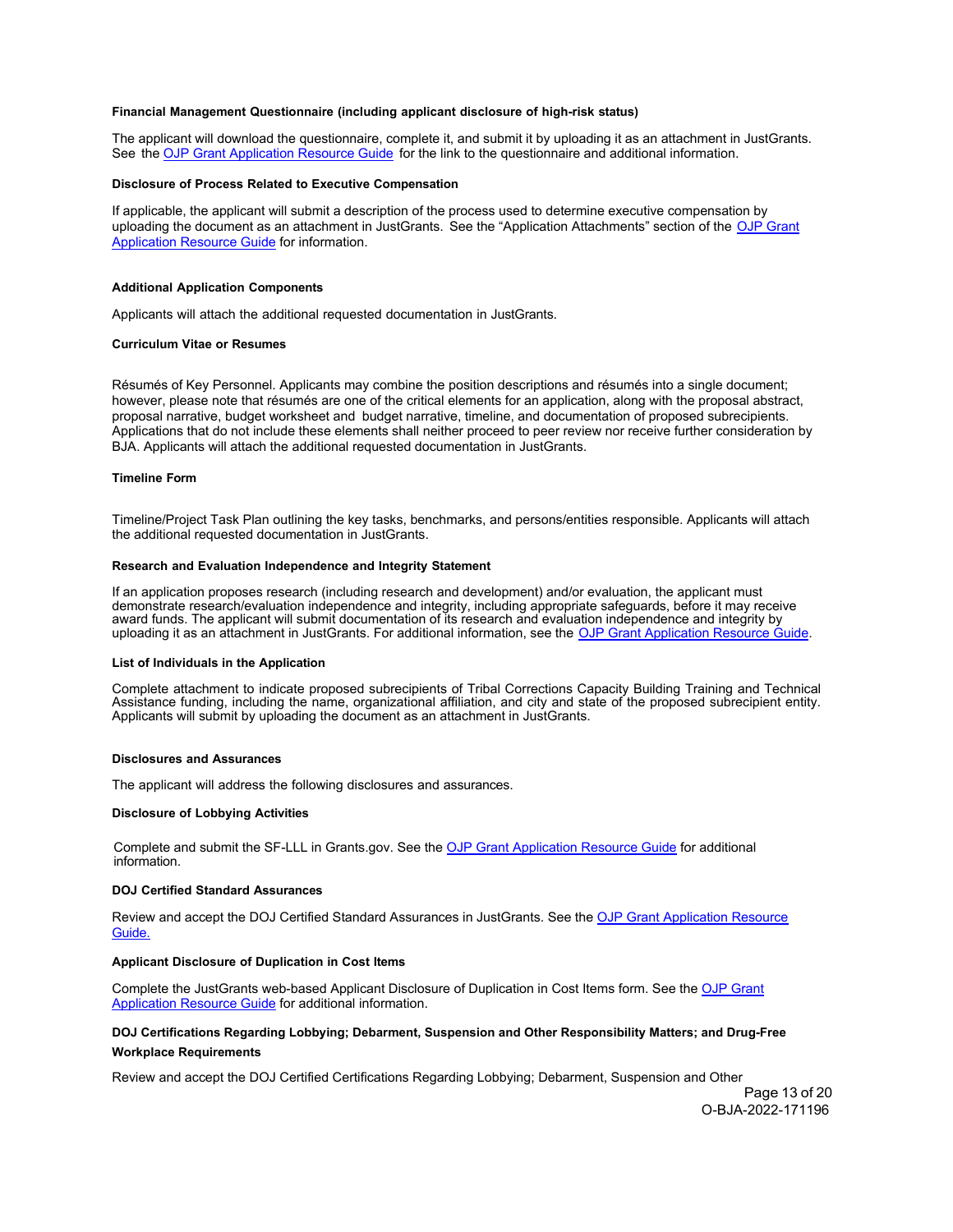Responsibility Matters; Drug-Free Workplace Requirements; and Law Enforcement and Community Policing in JustGrants. See th[e OJP Grant Application Resource Guide.](https://www.ojp.gov/funding/apply/ojp-grant-application-resource-guide#administrative)

#### <span id="page-13-0"></span>**Position Descriptions**

Position Descriptions for key roles. Position descriptions should relate to the role on the proposed project, not the person's role within the applicant organization, and describe critical competencies and expectations regarding project responsibilities. Applicants will attach the additional requested documentation in JustGrants.

## <span id="page-13-1"></span>**Work Product Examples**

Attach two to three examples of relevant products the organization has produced that exemplify high quality product and the ability to communicate effectively with stakeholders (e.g., website, fact sheet, research brief, link to archived webinar, TA final report with recommendations, infographics, etc.). Applicants will attach the additional requested documentation in JustGrants.

## <span id="page-13-2"></span>**How to Apply**

Step 1: The applicant will submit the **SF-424** and **SF-LLL** in Grants.gov at [https://www.grants.gov/web/grants/register.html.](https://www.grants.gov/web/grants/register.html)

Step 2: The applicant will then submit the **full application,** including attachments, in JustGrants in [JustGrants.usdoj.gov.](https://justicegrants.usdoj.gov/)

For additional information, see the "How to Apply" section in th[e OJP Grant Application Resource Guide](https://www.ojp.gov/funding/apply/ojp-grant-application-resource-guide#apply) and th[e DOJ](https://justicegrants.usdoj.gov/sites/g/files/xyckuh296/files/media/document/appln-submission-checklist.pdf) [Application Submission Checklist.](https://justicegrants.usdoj.gov/sites/g/files/xyckuh296/files/media/document/appln-submission-checklist.pdf)

# <span id="page-13-3"></span>**Submission Dates and Time**

The **SF-424 and the SF-LLL** must be submitted in Grants.gov by May 11, 2022 8:59 pm Eastern Time.

The **full application** must be submitted in JustGrants by May 23, 2022 8:59 pm Eastern Time.

OJP urges applicants to submit their Grants.gov and JustGrants submissions prior to the due dates to allow sufficient time to correct errors and resubmit by the submission deadlines if a rejection notification is received. To be considered timely, the **full application** must be submitted in JustGrants by the JustGrants application deadline.

## <span id="page-13-4"></span>**Experiencing Unforeseen Technical Issues**

An applicant that experiences unforeseen SAM.gov, Grants.gov, or JustGrants technical issues beyond its control that prevent application submission by the deadline, must demonstrate all efforts in requesting technical support in order to submit an application by the deadline. Technical support is available via phone calls and emails to the applicable SAM.gov, Grants.gov, or JustGrants support centers or service desks in which an applicant received a ticket number for resolution. If an applicant misses a deadline due to unforeseen technical difficulties, the applicant may request a waiver to submit an application after the deadline. *Note: if an applicant does not submit all the required Grants.gov forms by the Grants.gov deadline, the applicant will not be able to proceed to the JustGrants portion of the application process.* 

An applicant experiencing technical difficulties with the following systems must contact the associated support desk indicated below to report the technical issue and receive a tracking number:

- Grants.gov contact the [Grants.gov Customer Support Hotline](https://www.grants.gov/web/grants/support.html)
- SAM.gov contact the **SAM Help [Desk \(Federal Service Desk\)](https://www.fsd.gov/gsafsd_sp)**
- JustGrants contact the JustGrants Support Desk at JustGrants. Support@usdoj.gov or 833-872-5175

An applicant requesting a waiver to submit a late application must document their request for technical assistance in an email to the OJP Response Center at grants@ncjrs.gov or the BJA contact identified above within 24 hours after the **application deadline** to request approval to submit its application after the deadline. If an applicant has technical issues with Grants.gov, the applicant must contact the Grants.gov Customer Support Hotline within 24 hours of the Grants.gov deadline to request approval to submit after the deadline. However, waiver requests will not be reviewed until after the JustGrants deadline to allow time for all waivers to be submitted. Waiver requests to submit after the submission deadline must:

An applicant requesting a waiver to submit a late application must document their request for technical assistance in an email to the OJP Response Center at grants@ncjrs.gov or the BJA contact identified above **within 24 hours after the application deadline** to request approval to submit its application after the deadline. If an applicant has technical issues

> Page 14 of 20 O-BJA-2022-171196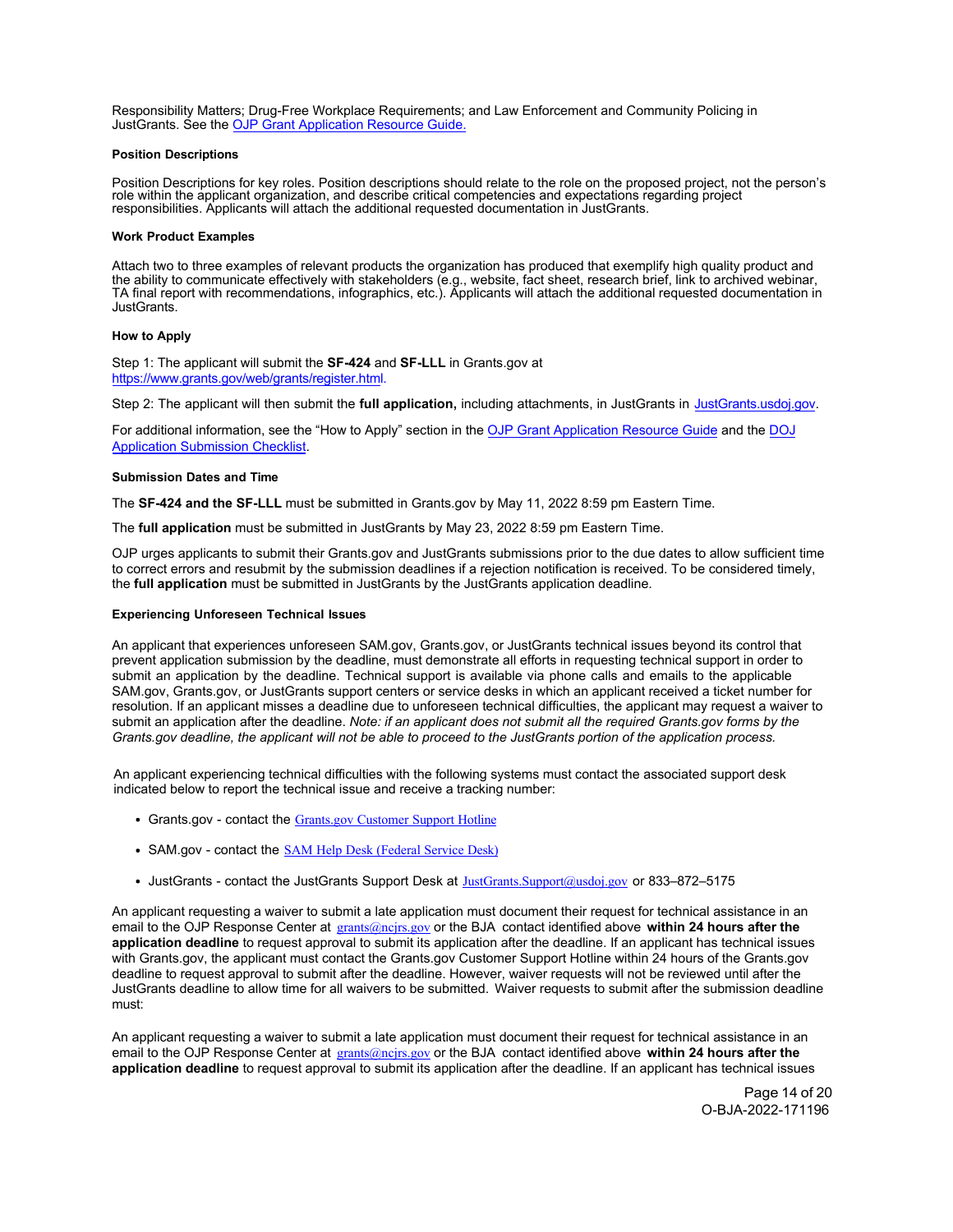with Grants.gov, the applicant must contact the Grants.gov Customer Support Hotline within 24 hours of the Grants.gov deadline to request approval to submit after the deadline. However, waiver requests will not be reviewed until after the JustGrants deadline to allow time for all waivers to be submitted. Waiver requests to submit after the submission deadline must:

- Describe the technical difficulties experienced.
- Include a timeline of the applicant's submission efforts (e.g., what date and time did the error occur, what date and time was action taken to resolve the issue and resubmit; and what date and time did support representatives respond).
- Include an attachment(s) of the complete grant application and all required documentation and material.
- Include the applicant's DUNS number (or Unique Entity Identifier if applying after April 4, 2022), any applicable SAM.gov tracking number(s), Grants.gov Help Desk, and JustGrants Support Desk Ticket Numbers.

OJP will review each request for late submission and required supporting documentation and notify the applicant whether the request has been approved or denied. For more details on the waiver process, OJP encourages applicants to review the "Experiencing Unforeseen Technical Issues" section in the [OJP Grant Application Resource Guide](https://www.ojp.gov/funding/apply/ojp-grant-application-resource-guide#experiencing-unforeseen-technical-issues)*.* 

# <span id="page-14-0"></span>**Application Review Information**

# <span id="page-14-1"></span>**Review Criteria**

Applications that meet the basic minimum requirements will be evaluated by peer reviewers. Applications will be evaluated on how the proposed project/program addresses the following criteria:

- 1. Statement of the Problem/Description of the Issue (10%) evaluate the applicant's understanding of the program/issue to be addressed.
- 2. Project Design and Implementation (40%)- evaluate the adequacy of the proposal, including the goals, objectives, timelines, milestones, and deliverables.
- 3. Capabilities and Competencies (35%) evaluate the administrative and technical capacity of the applicant to successfully accomplish the goals and objectives.
- 4. Plan for Collecting the Data Required for this Solicitation's Performance Measures (5%) evaluate the applicant's understanding of the performance data reporting requirements and the plan for collecting the required data.
- 5. Budget (10%) evaluate for completeness, cost effectiveness, and allowability (e.g., reasonable, allocable, and necessary for project activities).

# **Other Review Criteria/Factors**

Other important considerations for BJA include geographic diversity, strategic priorities (specifically including, but not limited to, those priority areas already mentioned), available funding, past performance, and the extent to which the Budget Worksheet and Budget Narrative (web-based form or attachment) accurately explain project costs that are reasonable, necessary, and otherwise allowable under federal law and applicable federal cost principles.

#### <span id="page-14-2"></span>**Review Process**

Applications submitted under this solicitation that meet basic minimum requirements, will be evaluated for technical merit by a peer review panel(s) in accordance with OJP peer review policy and procedures using the stated review criteria listed above.

OJP screens applications to ensure they meet the basic minimum requirements prior to conducting the peer review. Although specific requirements may vary, the following are common requirements applicable to all OJP solicitations:

- The application must be submitted by an eligible type of applicant.
- The application must request funding within programmatic funding constraints (if applicable).
- The application must be responsive to the scope of the solicitation.
- The application must include all items necessary to meet the basic minimum requirements.

Page 15 of 20 O-BJA-2022-171196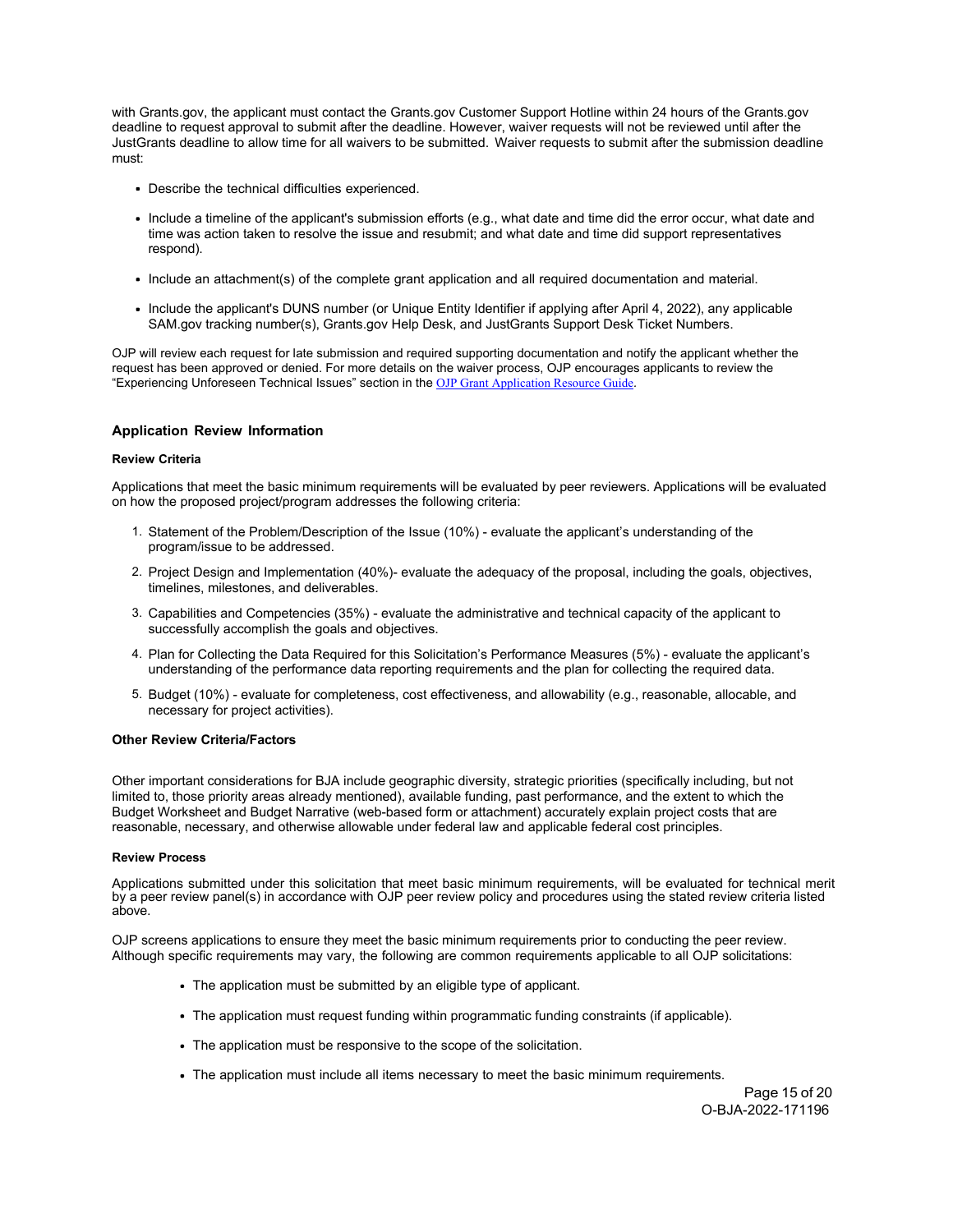Pursuant to the Part 200 Uniform Requirements, before award decisions are made, OJP also reviews information related to the degree of risk posed by the applicant. Among other things to help assess whether an applicant with one or more prior federal awards has a satisfactory record with respect to performance, integrity, and business ethics, OJP checks whether the applicant is listed in SAM as excluded from receiving a federal award.

In addition, if OJP anticipates that an award will exceed \$250,000 in federal funds, OJP also must review and consider any information about the applicant that appears in the non-public segment of the integrity and performance system accessible through SAM (currently, the Federal Awardee Performance and Integrity Information System, FAPIIS).

**Important note on FAPIIS:** An applicant may review and comment on any information about itself that currently appears in FAPIIS and was entered by a federal awarding agency. OJP will consider such comments by the applicant, in addition to the other information in FAPIIS, in its assessment of the risk posed by the applicant.

Absent explicit statutory authorization or written delegation of authority to the contrary, all final award decisions will be made by the Assistant Attorney General, who may consider not only peer review ratings and BJA recommendations, but also other factors as indicated in this section.

# <span id="page-15-0"></span>**Federal Award Administration Information**

#### <span id="page-15-1"></span>**Federal Award Notices**

See the [OJP Grant Application Resource Guide](https://www.ojp.gov/funding/apply/ojp-grant-application-resource-guide#federal-award-notices) for information on award notifications and instructions.

#### <span id="page-15-2"></span>**Administrative, National Policy, and Other Legal Requirements**

If selected for funding, in addition to implementing the funded project consistent with the OJP-approved application, the recipient must comply with all award conditions and all applicable requirements of federal statutes and regulations, including the applicable requirements referred to in the assurances and certifications executed in connection with award acceptance. For additional information on these legal requirements, see the "Administrative, National Policy, and Other Legal Requirements" section in the **OJP Grant Application Resource Guide**.

#### <span id="page-15-3"></span>**Information Technology (IT) Security Clauses**

An application in response to this solicitation may require inclusion of information related to information technology security. See th[e OJP Grant Application Resource Guide](https://www.ojp.gov/funding/apply/ojp-grant-application-resource-guide#information-technology) for information on information technology security.

#### <span id="page-15-4"></span>**General Information about Post-Federal Award Reporting Requirements**

In addition to the deliverables described in the Program Description section, all award recipients under this solicitation will be required to submit certain reports and data.

Required reports. Award recipients typically must submit quarterly financial reports, semi-annual performance reports, final financial and performance reports, and, if applicable, an annual audit report in accordance with the Part 200 Uniform Requirements or specific award conditions. Future awards and fund drawdowns may be withheld if reports are delinquent.

(In appropriate cases, OJP may require additional reports.)

See the OJP Grant Application Resource Guide [fo](https://www.ojp.gov/funding/apply/ojp-grant-application-resource-guide#general-information)r additional information on specific post-award reporting requirements, includin[g performance measure data.](https://www.ojp.gov/funding/apply/ojp-grant-application-resource-guide#general-information)

# <span id="page-15-5"></span>**Federal Awarding Agency Contact(s)**

For OJP contact(s), see the solicitation cover page.

For contact information for Grants.gov, see the solicitation cover page.

For contact information for JustGrants, see the solicitation cover page.

#### <span id="page-15-7"></span><span id="page-15-6"></span>**Other Information**

**Freedom of Information and Privacy Act (5 U.S.C. 552 and 5 U.S.C. 552a)**

See th[e OJP Grant Application Resource Guide](https://www.ojp.gov/funding/apply/ojp-grant-application-resource-guide#foia) for information on the Freedom of Information and Privacy Act (5 U.S.C.

Page 16 of 20 O-BJA-2022-171196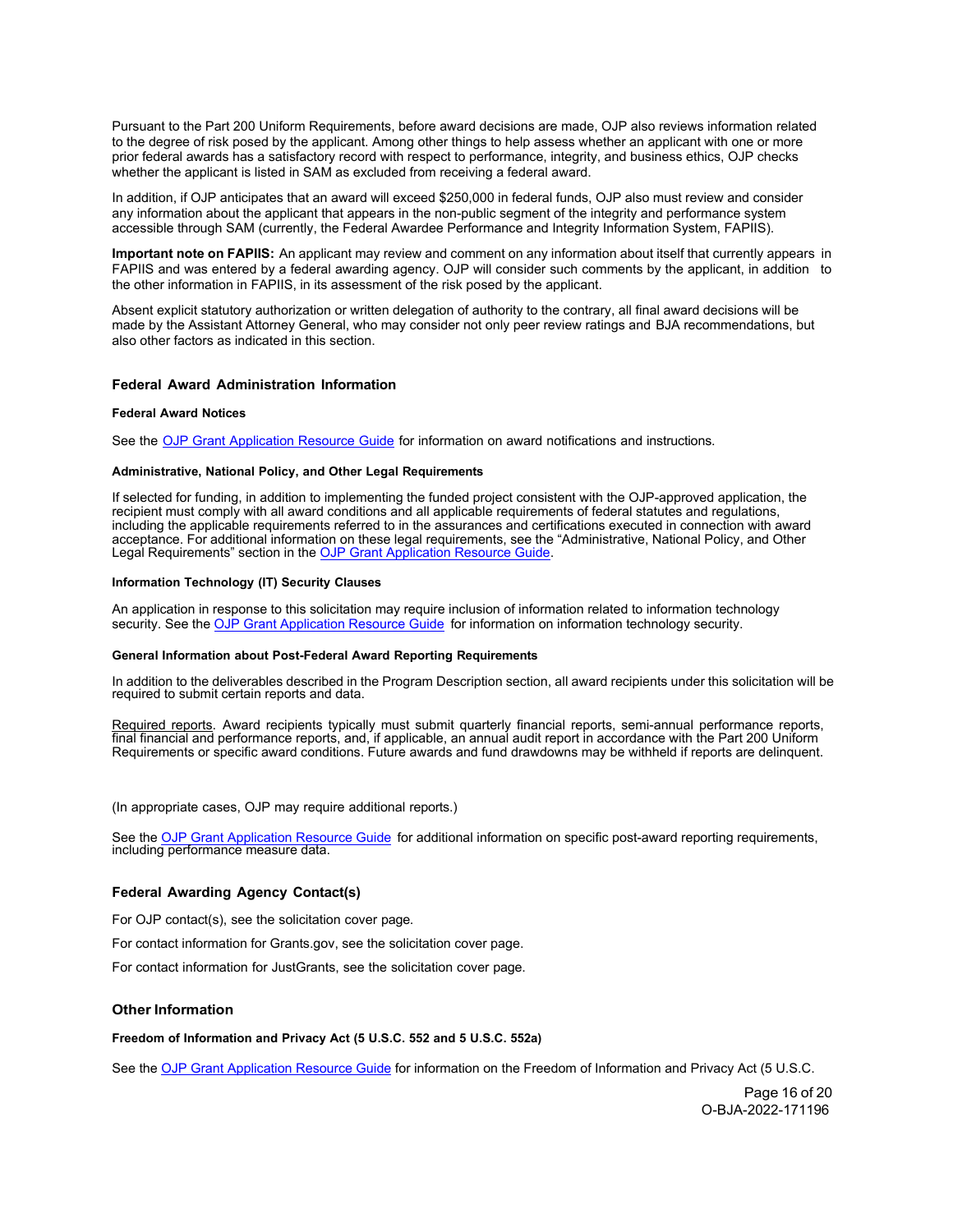## 552 and 5 U.S.C. 552a).

## <span id="page-16-0"></span>**Provide Feedback to OJP**

See the [OJP Grant Application Resource Guide](https://www.ojp.gov/funding/apply/ojp-grant-application-resource-guide#feedback) for information on how to provide feedback to OJP.

## <span id="page-16-1"></span>**Performance Measures**

A list of performance measure questions for this program can be found at [Training and Technical Assistance \(TTA\) Reporting](https://bja.ojp.gov/performance-measures/tta-deliverable-performance-metrics.pdf) [Portal TTA and Deliverable Performance Metrics Extract from Data Dictionary \(ojp.gov\)](https://bja.ojp.gov/performance-measures/tta-deliverable-performance-metrics.pdf).

## <span id="page-16-3"></span><span id="page-16-2"></span>**Application Checklist**

## **BJA FY 2022 Tribal Corrections Capacity Building Training and Technical Assistance Solicitation**

This application checklist has been created as an aid in developing an application. The [DOJ Application Submission](https://justicegrants.usdoj.gov/sites/g/files/xyckuh296/files/media/document/appln-submission-checklist.pdf) [Checklist is](https://justicegrants.usdoj.gov/sites/g/files/xyckuh296/files/media/document/appln-submission-checklist.pdf) another resource.

# **What an Applicant Must Do:**

*Prior to registering in Grants.gov:*

- Confirm your Entity's [System Award Management \(SAM\)](https://sam.gov/SAM/) Registration Information (see [OJP Grant Application Resource](https://www.ojp.gov/funding/apply/ojp-grant-application-resource-guide#apply) [Guide](https://www.ojp.gov/funding/apply/ojp-grant-application-resource-guide#apply))
- Acquire a SAM Unique Entity Identifier (UEI):
	- If applying before April 4, 2022, obtain or confirm your Data Universal Number System (DUNS) number at [www.dnb.com](http://www.dnb.com/).
	- o On April 4, 2022, the Federal government will stop using DUNS and start using the [new SAM UEI](https://justicegrants.usdoj.gov/resources/system-for-award-management#transition-to-unique-entity-id-sam). (see [OJP](https://www.ojp.gov/funding/apply/ojp-grant-application-resource-guide#apply) **[Grant Application Resource Guide](https://www.ojp.gov/funding/apply/ojp-grant-application-resource-guide#apply)**)

*To register in Grants.gov:*

- Acquire an AOR and Grants.gov username and password (see [OJP Grant Application Resource Guide\)](https://www.ojp.gov/funding/apply/ojp-grant-application-resource-guide#apply)
- Acquire AOR confirmation from the E-Business Point of Contact (see [OJP Grant Application Resource Guide\)](https://www.ojp.gov/funding/apply/ojp-grant-application-resource-guide#apply)

*To find the Funding Opportunity:*

- Search for the Funding Opportunity in Grants.gov using the opportunity number, Assistance Listing, or keyword(s)
- Access the Funding Opportunity and Application Package (see Step 7 in the [OJP Grant Application Resource Guide](https://www.ojp.gov/funding/apply/ojp-grant-application-resource-guide#apply)  $\lambda$
- Sign up for Grants.gov email [notifications \(](https://www.grants.gov/web/grants/manage-subscriptions.html)optional) (see [OJP Grant Application Resource Guide\)](https://www.ojp.gov/funding/apply/ojp-grant-application-resource-guide#apply)
- Read [Important Notice: Applying for](https://ojp.gov/funding/Apply/Grants-govInfo.htm) Grants in Grants.gov
- Read OJP policy and guidance on conference approval, planning, reporting available at [ojp.gov/financialguide/DOJ/PostawardRequirements/chapter3.10a.htm \(](https://ojp.gov/financialguide/DOJ/PostawardRequirements/chapter3.10a.htm)see [OJP Grant Application Resource Guide](https://www.ojp.gov/funding/apply/ojp-grant-application-resource-guide#prior-approval)  $\lambda$

*Overview of Post-Award Legal Requirements:*

Review the "[Overview of Legal Requirements Generally Applicable to OJP Grants and Cooperative Agreements - FY 2022](https://www.ojp.gov/funding/explore/legal-overview-awards) [Awards](https://www.ojp.gov/funding/explore/legal-overview-awards)" in the [OJP Funding Resource Center](https://www.ojp.gov/funding/index.htm).

> Page 17 of 20 O-BJA-2022-171196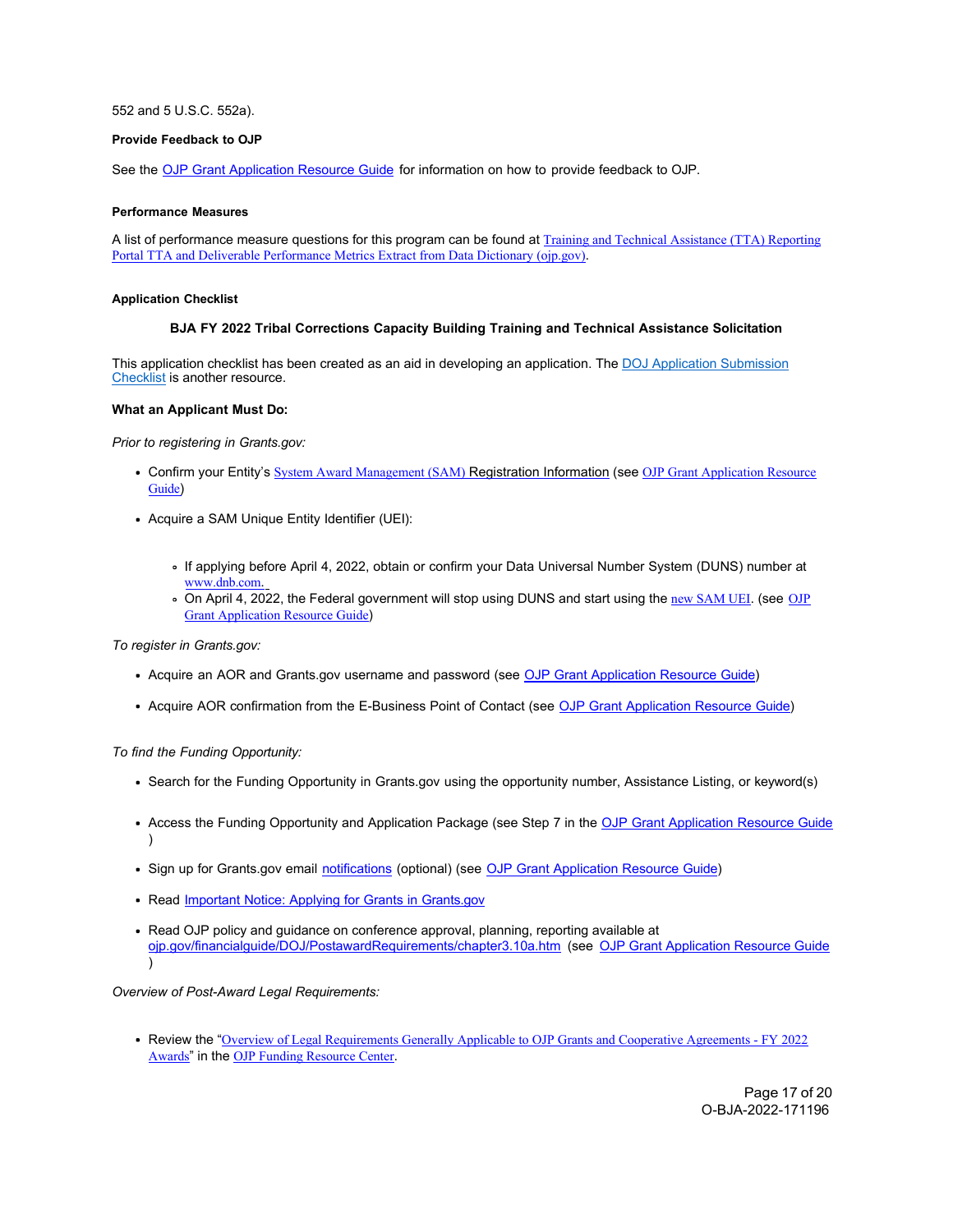# *Review the Scope Requirement:*

The federal amount requested is within the allowable limit of \$1,000,000.

## *Review the Eligibility Requirement:*

- For profit organizations other than small businesses,
- Native American tribal organizations (other than federally recognized tribal governments)
- Nonprofits having a 501 $(\tilde{c})(3)$  status with the IRS, other than institutions of higher education
- Nonprofits that do not have a  $501(c)(3)$  status with the IRS, other than institutions of higher education
- Private institutions of higher education
- Public and state controlled institutions of higher education
- Other

# **Prepare to submit the Application for Federal Assistance standard form (SF)-424 and Disclosure of Lobbying Activities form (SF-LLL)**

- Review Information to complete the Application for Federal Assistance (SF-424) in Grants.gov
- Intergovernmental Review
- Complete Standard Applicant Information (SF-424 information from Grants.gov)
- Submit the **SF-424** and **SF-LLL** in Grants.gov

*After the SF-424 and SF-LLL Submission in Grants.gov, receive Grants.gov email notifications that:*

Submission has been received in Grants.gov

Submission has either been successfully validated or rejected with errors (see [OJP Grant Application Resource Guide\)](https://www.ojp.gov/funding/apply/ojp-grant-application-resource-guide#apply)

*If no Grants.gov receipt and validation, or error notifications are received:*<br>Contact Grants.gov Customer Support Hotline at 800-518-4726, 60

800-518-4726, 606-545-5035[, Grants.gov customer support,](https://www.grants.gov/web/grants/support.html) or a[t support@grants.gov r](mailto:support@grants.gov)egarding technical difficulties (se[e OJP Grant Application Resource](https://www.ojp.gov/funding/apply/ojp-grant-application-resource-guide#apply) [Guide\)](https://www.ojp.gov/funding/apply/ojp-grant-application-resource-guide#apply)

*Receive email notification to complete application in JustGrants:* Proceed to complete application in JustGrants

# **Content of Application Submission: Critical Application Elements**

The following items are critical application elements required to pass the basic minimum requirements review. If OJP determines that an application does not include the following elements, it will neither proceed to peer review, nor receive further consideration.

Proposal Abstract

- Proposal Narrative
- Budget Worksheet and Budget Narrative (web-based form)
- Timeline/Project Task Plan
- Documentation of Proposed Subrecipients (if any)
- Résumés of Key Personnel
- Work Product Examples

# **Budget and Associated Documentation:**

- Indirect Cost Rate Agreement (if applicable) (see [OJP Grant Application Resource Guide\)](https://www.ojp.gov/funding/apply/ojp-grant-application-resource-guide#indirect-cost)
- Financial Management and System of Internal Controls Questionnaire (see [OJP Grant Application Resource Guide\)](https://www.ojp.gov/funding/apply/ojp-grant-application-resource-guide#fm-internal-controls-questionnaire)
- Disclosure of Process related to Executive Compensation (if applicable)

# **Additional Application Components**

• Research and Evaluation Independence and Integrity (see [OJP Grant Application Resource Guide](https://www.ojp.gov/funding/apply/ojp-grant-application-resource-guide#research-evaluation))